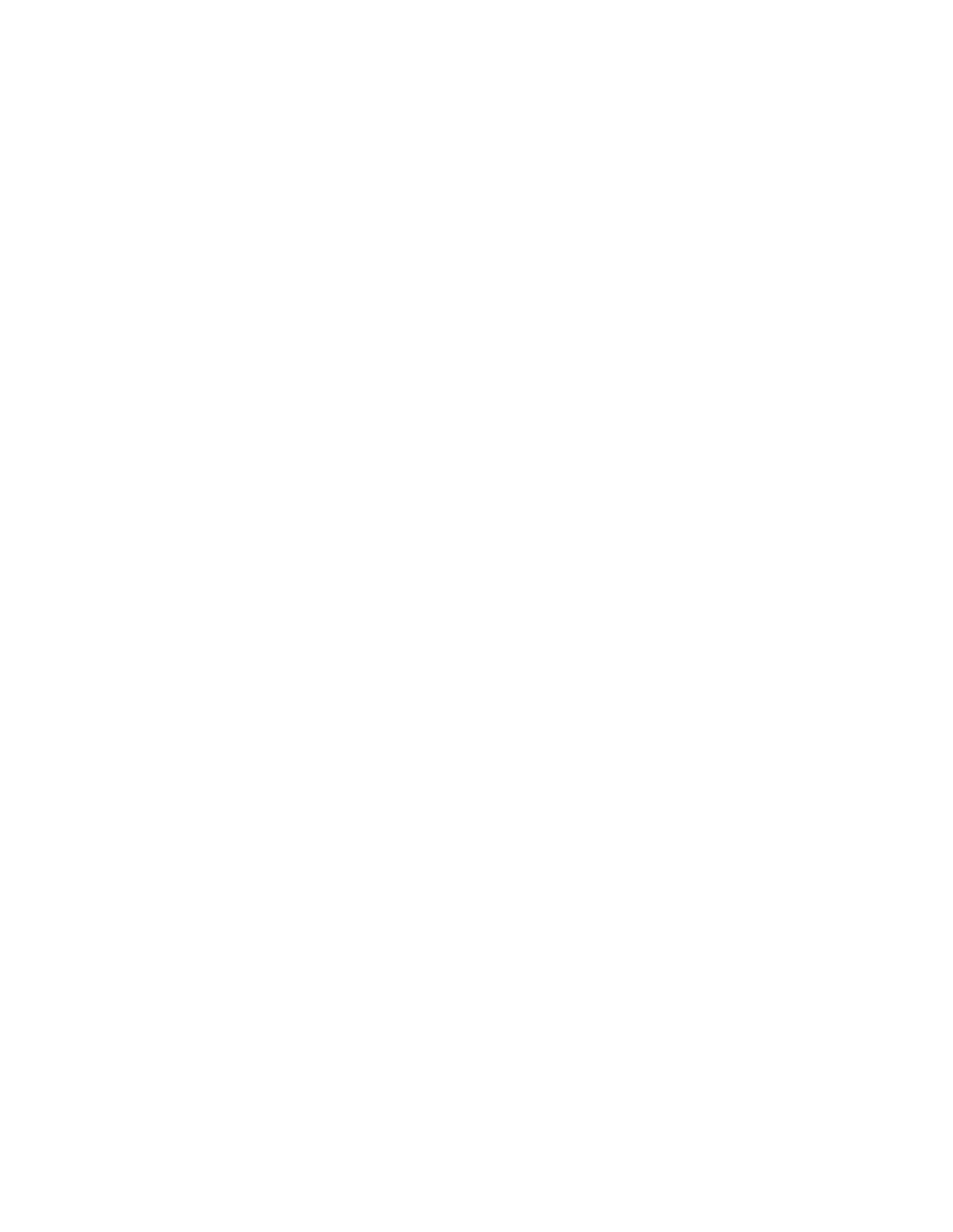# 2018 Housing Supply Report

#### What's New

- $\blacklozenge$  The Citywide rental vacancy rate was 3.63% in 2017.
- $\blacklozenge$  Permits for 22,131 new dwelling units were issued in NYC in 2017, a 36.0% increase over the prior year.
- $\blacklozenge$  There was a 3.6% decrease in the number of co-op or condo units accepted in 2017, to 279 plans containing 8,358 units.
- $\blacklozenge$  The number of housing units newly receiving 421-a exemptions increased 363.0% in 2017, to 20,804.
- $\blacklozenge$  The number of housing units newly receiving J-51 abatements and exemptions decreased 33.3% in 2017, to 22,877.
- $\blacklozenge$  The number of new housing units completed in 2017 increased 11.1% over the prior year, to 25,839.
- $\blacklozenge$  Demolitions were down in 2017, decreasing by 6.9%, to 1,722 buildings.
- $\blacklozenge$  City-sponsored programs spurred 24,293 new housing starts in FY 2017, 32% of which were newly constructed units.
- ◆ The City-owned *in rem* housing stock increased from 125 units in June of 2016 to 323 units in March of 2018. Since 1994, the number of units has declined 99.3%.

## Introduction

Section 26-510(b) of the Rent Stabilization Law requires the Rent Guidelines Board (RGB) to consider the "over-all supply of housing accommodations and over-all vacancy rates" and "such other data as may be made available to it." To assist the Board in meeting this obligation, the RGB research staff produces an annual *Housing Supply Report*, which reports on current conditions in the housing market, including vacancy and overcrowding rates, new housing production, co-op and condo conversions, demolitions, housing created through tax incentives, and government-sponsored housing starts.

## **Overview**

Between 2016 and 2017 there was a 36.0% increase in the number of permits issued for new housing units, rising to 22,131, following a large decrease in the prior year. Following five consecutive years of decrease, the number of units newly receiving 421-a benefits rose dramatically, increasing 363.0% from 2016 levels. The number of units newly accepted in co-op and condo plans fell slightly, by 3.6%, with the number of plans falling by 1.1%. Rehabilitation of housing units under the J-51 tax abatement and exemption program also declined during 2017, down 33.3%. The number of completed housing units rose during 2017, increasing 11.1% to 25,839 units, while the number of demolitions fell by 6.9% during 2017. As of 2017, a tight housing market also remains in New York City (NYC), with a Citywide rental vacancy rate of 3.63% and 11.5% of all rental housing considered overcrowded.

## New York City's Housing Inventory

Most New Yorkers live in multi-family rental housing rather than owning homes. According to the *2017 Housing and Vacancy Survey (HVS)*, <sup>1</sup> rental units comprise 62.9% of NYC's available housing stock, a far greater share than the nationwide average of 36.9%. <sup>2</sup> NYC in 2017 had a total of 3,469,240 housing units, the largest housing stock since the first *HVS* was conducted in 1965. NYC's housing is not only distinguished by the size of its rental housing stock, but unlike most cities, the bulk of rental units are rent regulated. Of the 2,183,064 occupied and vacant rental units reported in the most recent *HVS*, 42.9% were unregulated, or "free market." The remaining units were rent regulated, including pre-war (pre-47) rent stabilized (31.7%), post-war (post-46) rent stabilized (12.5%), rent controlled (1.0%), or regulated under various other <sup>3</sup> types of programs (11.8%). (See pie chart on the following page.)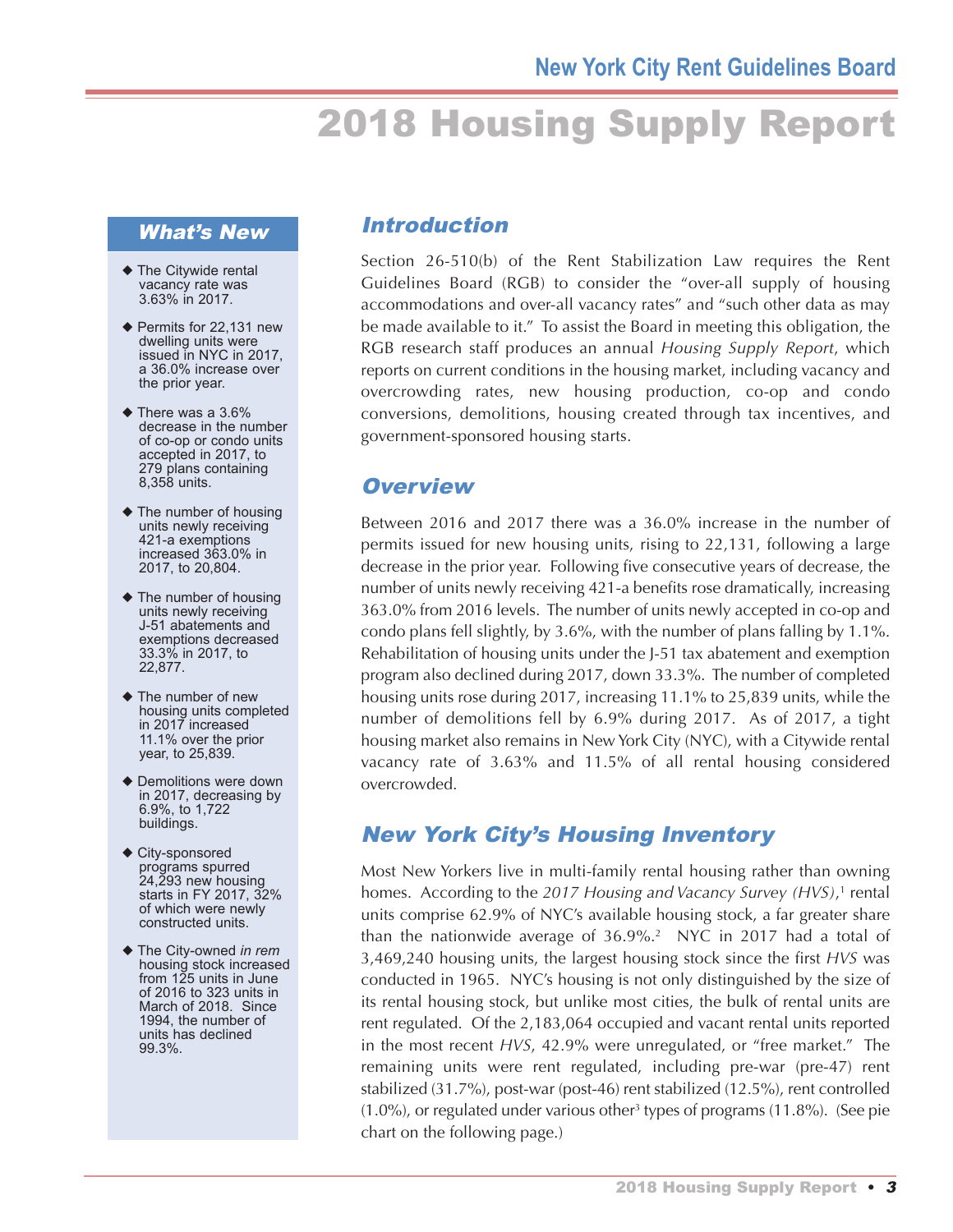

## *New York City's Housing Stock Is Predominantly Renter-Occupied*

Number of Renter and Owner Units

The *HVS* also indicated that NYC's housing market remains tight, finding a Citywide rental vacancy rate of 3.63% in 2017, below the 5% threshold required for rent regulation to continue under State law. This translates into the availability of just 79,190 vacant units out of almost 2.2 million rental units Citywide. The vacancy rate ranged from a low of 2.71% in the Bronx to a high of 4.73% in Manhattan. The Brooklyn vacancy rate was 3.28%, and the Queens rate was 3.50%. The sample size in Staten Island was too small to permit calculation of an accurate vacancy rate. 4

Vacancy rates also varied by rent regulation status. Both post-war and pre-war stabilized units had low vacancy rates, at 1.21% and 2.40%, respectively. Stabilized vacancy rates on the whole were 2.06%, while private, non-regulated units were vacant at a 6.07% rate.

The frequency of crowding also varied by rent regulation status. Overall, 11.5% of all rental housing in NYC in 2017 was overcrowded (defined as more than one person per room, on average) and 4.5% was severely overcrowded (defined as an average of more than 1.5 persons per room). Post-war stabilized housing was more crowded than pre-war, with 13.4% of units overcrowded and 6.6% severely overcrowded, while 12.9% of pre-war units were overcrowded, and 5.1% were severely overcrowded. Overall, 13.1% of rent stabilized housing was overcrowded and 5.5% was severely overcrowded. By comparison, in nonregulated housing, 11.3% was overcrowded and 4.2% severely overcrowded.

## Changes in the Housing **Inventory**

#### Housing Permits

Housing supply grows in a variety of ways: new construction, substantial rehabilitation of deteriorated buildings, and conversions from non-residential buildings into residential use. The number of permits authorized for new construction is a measure of how many new housing units will be completed and ready for occupancy, typically within three years, depending on the type of housing structure.

In 2017, permits newly issued for housing units rose for the seventh time in the past eight years.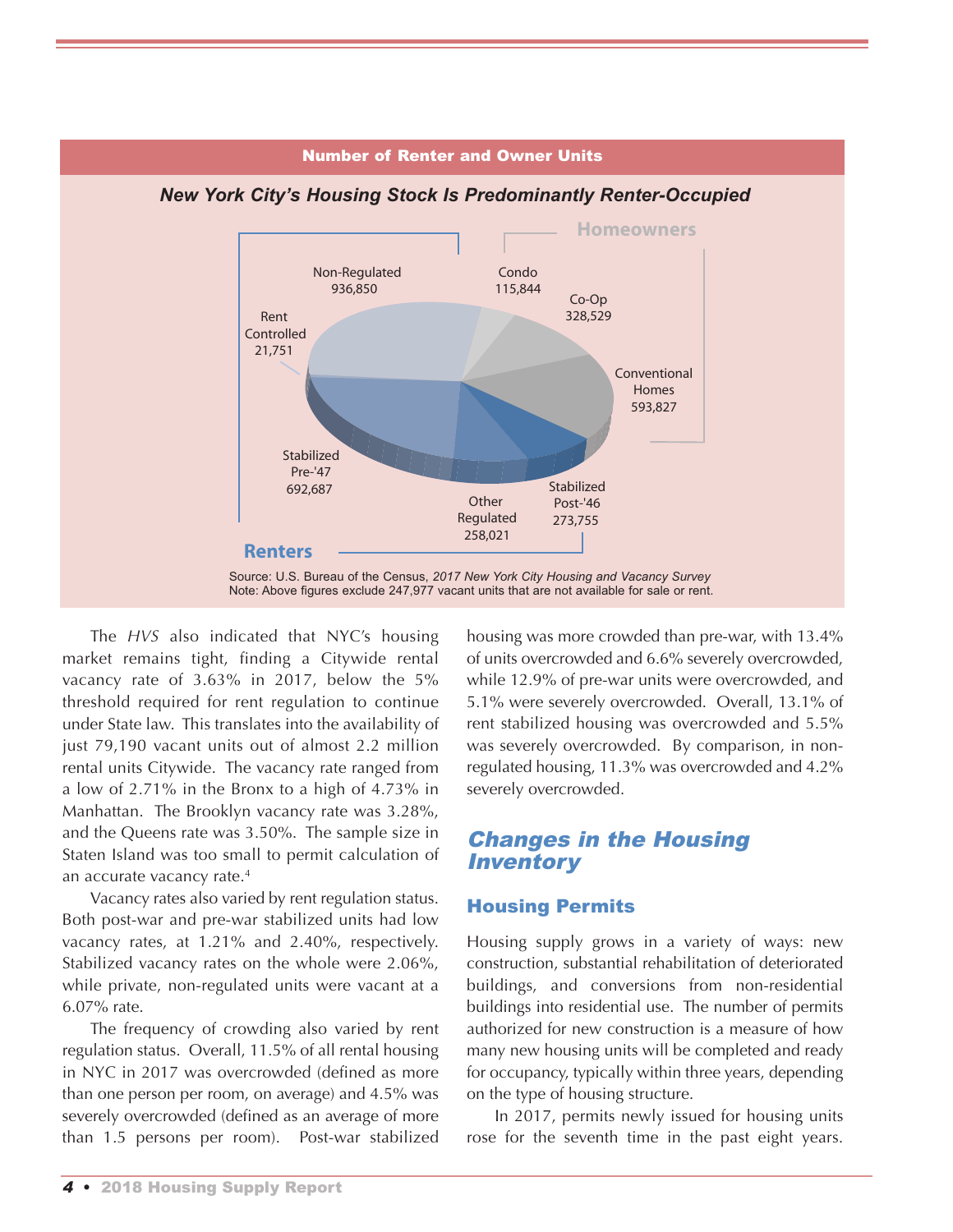Following a large decrease of 71.2% in 2016 (to 16,269 units), permits were issued in 2017 for 22,131 units of new housing, an increase of 36.0% from 2016. <sup>5</sup> (See graph on this page.)

Permits rose by double digits in every borough except Staten Island, where they fell 24.0%, to 685 units. (See Appendix 1 and the map on the following page.) Permits in Queens rose by the greatest proportion, increasing 79.8%, to 5,104 units. Newly issued permits also rose in Brooklyn, by 36.1% (to 6,130 units); in the Bronx, by 34.9% (to 5,401 units); and by 19.6% in Manhattan (to 4,811 units).

On a quarterly basis, permits rose in three of the four quarters of 2017, as compared to the same quarters of the prior year. While permits fell by 16.0% in the third quarter of 2017, they rose by 193.9% in the first quarter, 49.2% in the second quarter, and 13.0% in the fourth quarter.

Permits for new housing units rose not only because the number of buildings being newly constructed rose, but because the size of these buildings also rose. While the number of buildings receiving permits rose 7.8% between 2016 and 2017, the average building size rose from 10.5 units in 2016, to 13.2 in 2017, a 26.2% increase. In the first quarter of 2017, a quarter in which the number of permits issued nearly tripled, average building size rose from 7.3 units to 15.8 units, a 116.2% increase. For historical permit information by quarter, see Appendix 3.

The most recently available data, from the first quarter of 2018, showed that newly issued permits were down as compared to the same period of the prior year, with decreases in every borough but the Bronx. The number of permits issued in NYC decreased from 6,343 in the first quarter of 2017 to 5,170 during the first quarter of 2018, an 18.5% decrease. While permits rose 5.1% in the Bronx, they fell by 10.8% in Manhattan; 17.2% in Brooklyn; 34.7% in Staten Island; and 44.6% in Queens. In addition to a decrease of 9.2% in the number of buildings newly permitted during this quarter, the average size of the buildings newly permitted fell by 10.2%, decreasing from 15.8 units to 14.2 units. Average building size fell in every borough except Staten Island (where it rose just 0.1%), falling by the greatest proportion in Queens, where the

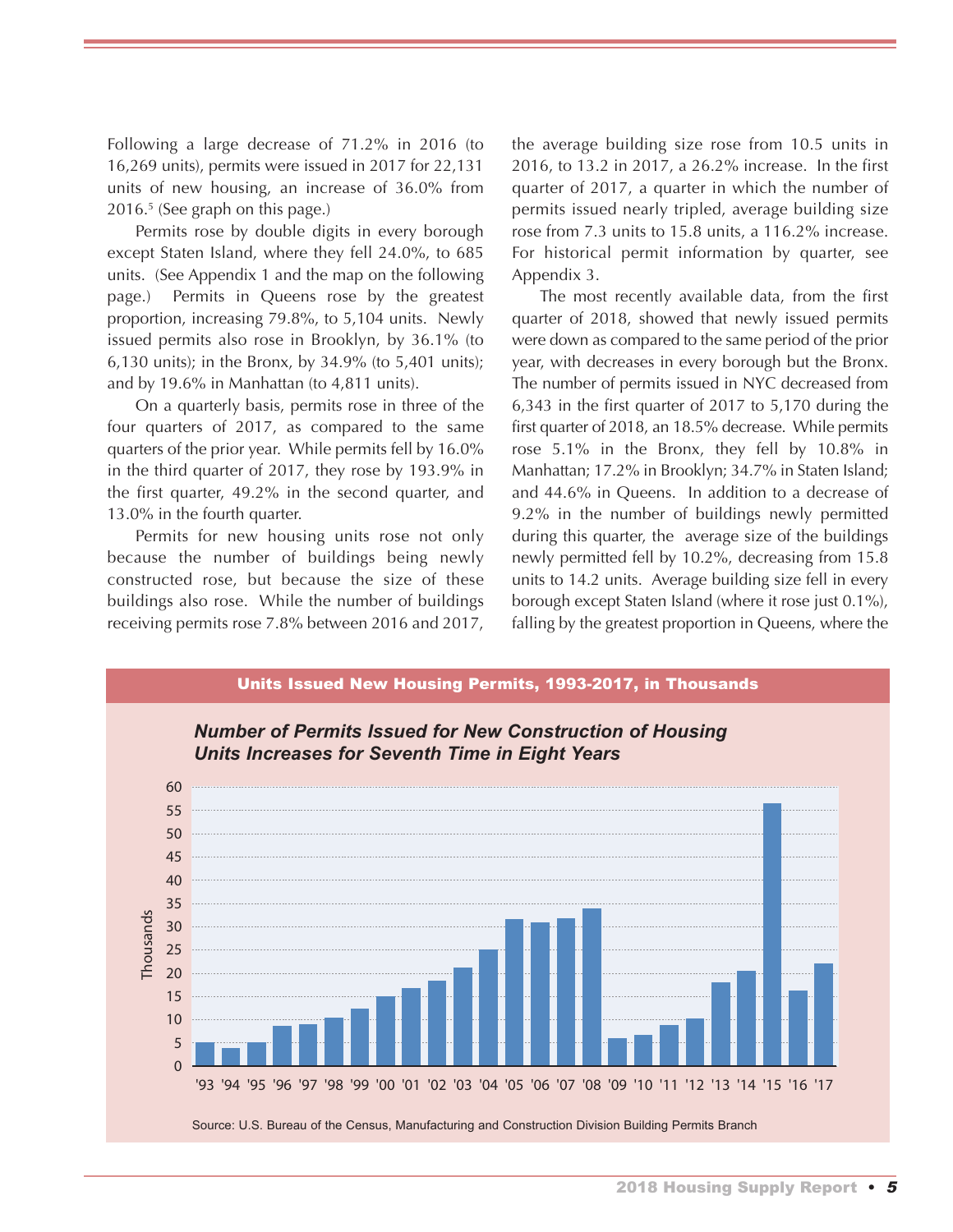#### Residential Building Permits, 2017

*Permits by Building Size: Most New Buildings in Manhattan are Five Family or More, in Staten Island One- and Two-Family Homes Predominate*



Source: U.S. Bureau of the Census, Manufacturing and Construction Division - Building Permits Branch

#### *Total Number of Permits Issued in 2017 and Percentage Change From 2016 by Borough*



average building size fell from 15.4 units in the first quarter of 2017 to 7.5 units in the first quarter of 2018. For historical permit information by quarter, see Appendix 3.

Permit data can also be analyzed more deeply by looking at the reported size of the buildings receiving permits. In 2017, a total of 1,673 buildings received permits (containing a total of 22,131 housing units). Citywide, 28.9% of these buildings were singlefamily, 31.7% were two-family, 9.9% were three- or four-family structures, and 29.5% were buildings with five-or-more units. In 2017, 90.7% of all permits issued Citywide were for units in five-family or greater buildings (a total of 20,062 units), with the average five-family or greater building containing 41 units for the City as a whole, and 75 units in Manhattan (both slight increases from the prior year). As the graph on this page illustrates, almost all building permits in Manhattan were for the largest buildings, while in Staten Island virtually all permits were for either one- or two-family buildings. Building size was more evenly distributed in the Bronx and Brooklyn (and to a lesser extent in Queens). (See Appendix 2.)

#### Housing Completions

This report also examines the number of units completed in the City each year, indicative of what housing actually enters the market in a particular year. In 2017, an estimated 25,839 new housing units were completed, an 11.1% increase from 2016. <sup>6</sup> Completions rose in three of the five boroughs, rising by the greatest proportion in Queens, which rose 46.4% (to 5,041 units). Completions also rose in Brooklyn, up 21.0% (to 11,065 units); and the Bronx, up 5.5% (to 2,672 units); However, completions declined in Staten Island, down 45.1% (to 671 units); and Manhattan, down 7.4% (to 6,390 units). Citywide, 93.3% of the newly completed units were in five-family or greater buildings, up from 91.1% in the prior year. The average size of completed buildings, by borough, ranged from 1.6 units per building in Staten Island; to 13.0 units in Queens; 20.3 units in Brooklyn; 24.7 units in the Bronx; and 75.2 units in Manhattan. (See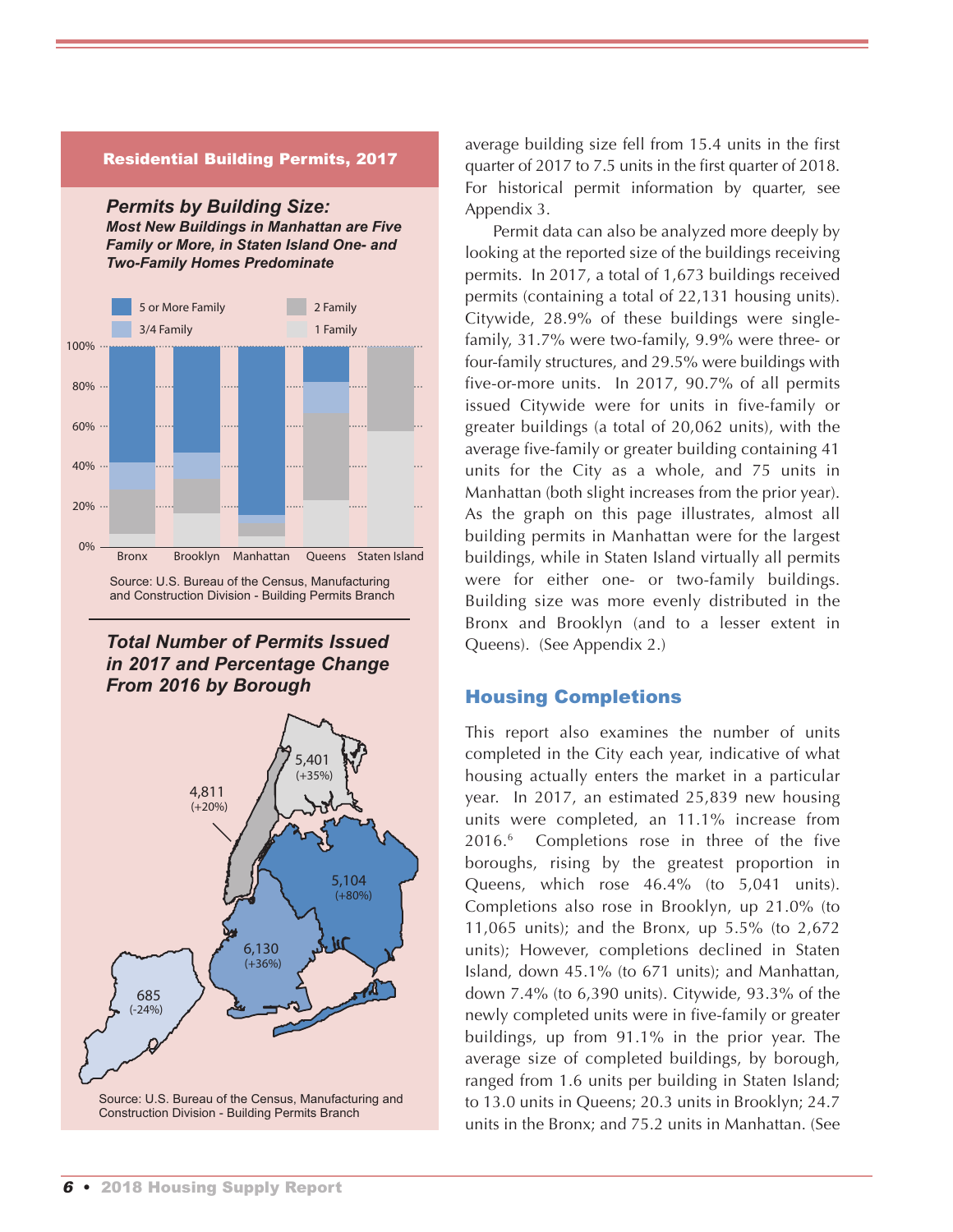Appendix 4 for a historical breakdown of completions by borough.<sup>7</sup>)

#### City-Sponsored Construction

Housing is created and preserved in part through publicly funded sources, including programs sponsored by the NYC Department of Housing Preservation and Development (HPD) and the NYC Housing Development Corporation (HDC). HPD's Office of Development operates a number of programs that develop affordable housing for low- and moderate-income New Yorkers. Programs include the Extremely Low and Low-Income Affordability Program, which is HPD's multi-family new construction housing initiative, financed through both public and private sources; the Affordable Neighborhood Cooperative Program, which provides very low interest loans for the rehabilitation of buildings into affordable cooperatives for low and moderate-income households; and the Multifamily Housing Rehabilitation Loan Program, which provides rehabilitation loans at a maximum 3% interest for the replacement of major building systems. HDC operates some of the same programs as HPD, in addition to programs such as the Mitchell-Lama Preservation Program, which offers loans to Mitchell-Lama owners in order to make needed capital improvements, and the Preservation Program, which provides tax-exempt bond financing to affordable housing developments with at least 50 units.

HPD- and HDC-sponsored programs spurred a total of  $24,293$  housing starts<sup>8</sup> in Fiscal Year (FY) 2017, a 2.9% increase over the prior FY. Of these starts, 16,588 (68.3%) were preservation, and 7,705 (31.7%) were new construction. A total of 22,500 units are targeted for FY 2018 and 24,000 for FY 2019. <sup>9</sup> During the first nine months of FY 2018 there were 11,441 starts by HPD and HDC, an increase of 11.5% over the same period of the prior FY.<sup>10</sup>

In May of 2014, Mayor Bill de Blasio announced details of his ten-year, \$41 billion plan to build and/or preserve 200,000 units of affordable housing. "Housing New York: A Five-Borough, Ten-Year Plan" projected that 60% of the units would be preservations, and 40% would be new construction. The majority, 58%, were slated for "low-income" residents (defined

at the plan's inception as \$42,000-\$67,000 for a family of four), with 22% geared for residents making more than this amount, and 20% for residents making less than this amount. 11

That plan has now been modified and expanded. In "Housing New York 2.0,"released in November of 2017, the de Blasio administration outlined a plan to complete the promised 200,000 units of housing two years ahead of schedule, and add another 100,000 units to the goal, for a total of 300,000 affordable units by 2026. The new guidelines call for 55.5% to be affordable for "low-income" families making between 51% and 80% of Area Median Income (currently \$42,951-\$68,720 for a family of three), with 19.5% geared for residents making more than this amount, and 25.0% for residents making less than this amount. The plan also creates new programs aimed at increasing affordable housing for seniors, preserving Mitchell-Lama housing, and creating more micro units.<sup>12</sup>

Through March of 2018, the de Blasio administration reports they have financed 89,092 units of affordable housing since the start of the Mayor's tenure, 68% preservation and 32% new construction. By borough, 33.6% of the starts were located in the Bronx, with 28.8% in Manhattan, 25.6% in Brooklyn, 9.6% in Queens, and 2.3% in Staten Island. By affordability level, 15.4% of the starts were aimed at extremely low-income households, 18.3% at very lowincome households, 48.1% at low-income households, 6.7% at moderate-income households, and 11.1% at middle-income households. <sup>13</sup> Just over 13,000 of these units were dedicated to special needs populations (the homeless and seniors).

#### Tax Incentive Programs

The City offers various tax incentive programs to promote the development of new housing. Various iterations of the 421-a tax exemption program, which began in the early 1970s, have allowed both renterand owner-occupied multifamily properties to reduce their taxable assessed value for the duration of the benefit period. That is, owners were exempt from paying additional real estate taxes due to the increased value of the property resulting from the new construction. Rental apartments built with 421-a tax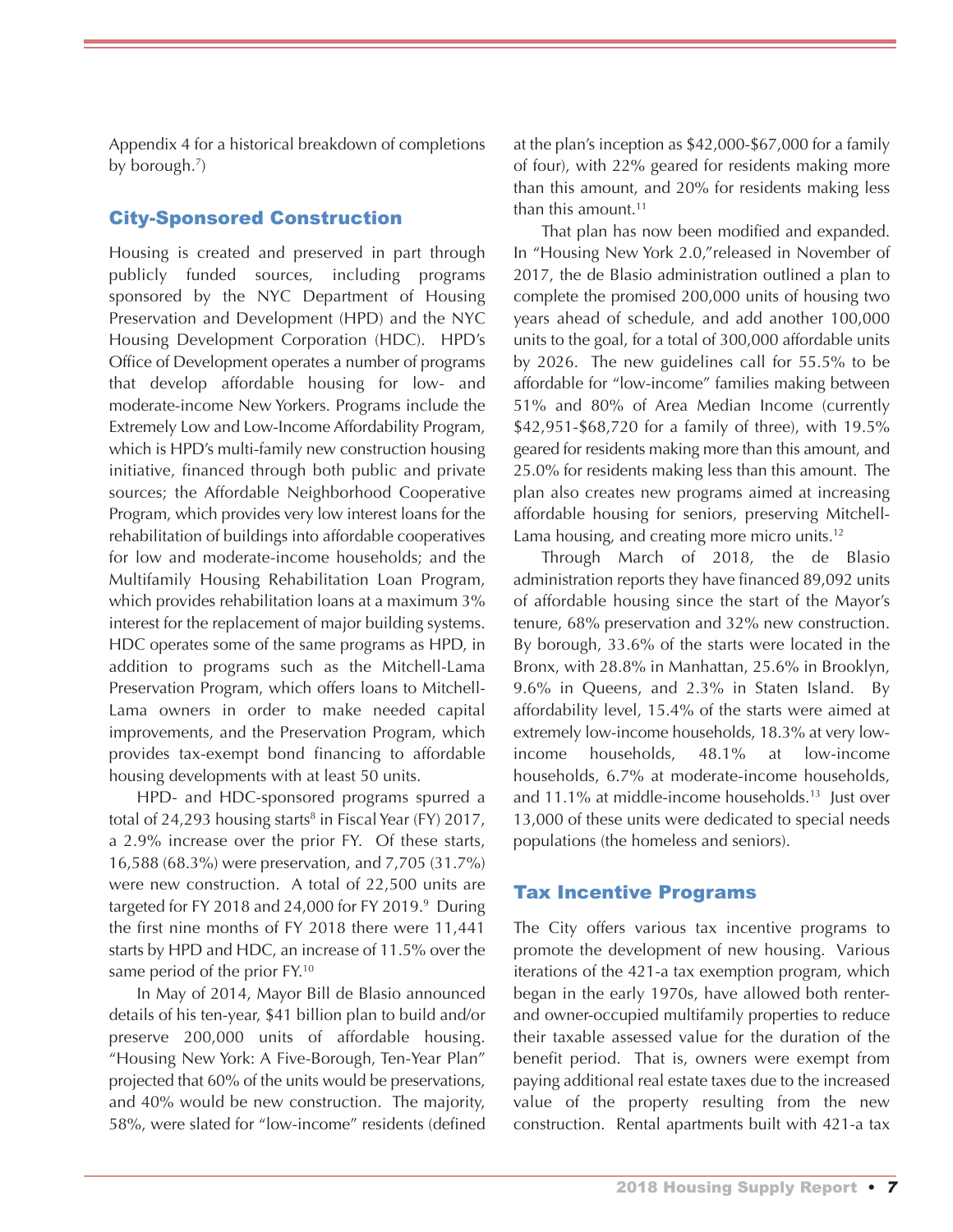exemptions are currently subject to the provisions of the Rent Stabilization Laws during the exemption period. Initial rents are required to be approved by HPD and are then subject to increases established by the NYC Rent Guidelines Board.

A variety of factors are used to establish the level and period of 421-a benefits, and properties are also subject to construction guidelines. After expiring at the end of 2015, the latest iteration of the 421-a was reinstated in April of 2017 (retroactive to January of 2016) with a new name (Affordable New York Housing Program) and policy changes. Prior to 2016, the program, which is still newly certifying units, allowed eligible buildings to receive an exemption for 10 to 25 years depending on location, the number of units reserved for low- and moderate-income tenants, and whether they were located in a City-designated neighborhood preservation area. Longer exemption periods applied in northern Manhattan and boroughs outside Manhattan, and to projects that received governmental assistance or contained no fewer than 20% low-income units. For buildings within the Geographic Exclusion area (all of Manhattan, and parts of each of the other boroughs), affordable housing must be contained within the newly constructed building. 14

#### Units Newly Receiving 421-a Certificates, 2001-2017 in Thousands



#### *363% Increase in Units Newly Issued 421-a Certificates in 2017*

Per the new Affordable New York program (effective January 1, 2016), rental developments with 300 units or more in Manhattan (south of 96th Street) and the Brooklyn and Queens waterfront will be eligible for a full property tax abatement for 35 years if the development creates one of three options for affordable rental units and meets newly established minimum construction wage requirements. The units must remain affordable for 40 years. For all other rental developments in NYC utilizing the tax benefit, the full tax exemption benefit period is 25 years, with a phasing out of benefits in years 26-35. For developers who use the benefit program to build co-op or condo housing, the building must contain no more than 35 units, be located outside of Manhattan, and have an assessed value of no more than \$65,000 per unit. The benefit lasts for a total of 20 years, with a full exemption for the first 14. <sup>15</sup> The governor estimates that the new program, which expires in 2022, will create 2,500 new units of affordable housing a year. 16

In March of 2017, the NYC Independent Budget Office analyzed the then-proposed Affordable New York program and estimated that it would cost the City a total of \$8.4 billion in lost tax revenue over the next ten years, an estimated \$1.2 billion more than the cost if the now-expired 421-a program continued unchanged. 17

In 2017, the number of housing units newly receiving a 421-a Final Certificate of Eligibility increased dramatically, following five consecutive years of decrease. Newly certified units rose 363.0% in 2017, to 20,804 units (see graph on this page), including increases in all of the boroughs. <sup>18</sup> Newly certified units increased only slightly in Staten Island, rising from no units in 2016 to 32 in 2017. Units newly certified rose by the greatest proportion in Manhattan, an increase of 787.7% (an almost nine-fold increase). Units also rose dramatically in the Bronx, rising 637.8%; Queens, rising 364.0%; and Brooklyn, rising 206.7%.

Citywide, the largest proportion of units newly certified in 2017 were in buildings located in Brooklyn, with 39.4% of the total units in the City. Manhattan had 35.8% of these units, Queens had 17.2%, the Bronx had 7.4%, and 0.2% of units were in Staten Island. Because buildings in Manhattan are so much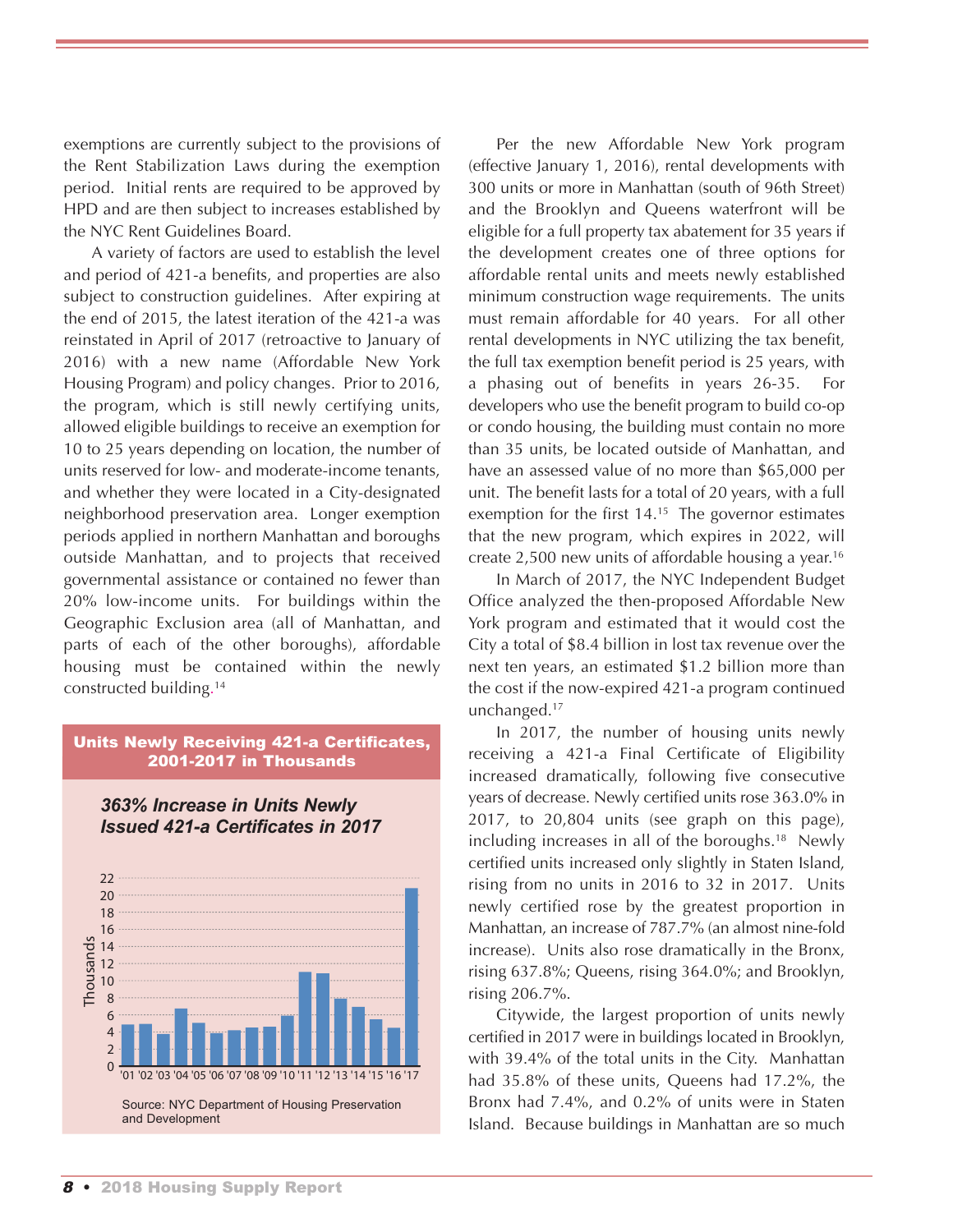larger than buildings in the outer boroughs, more than a third of units were in Manhattan, despite having only 67 of the 966 buildings (7%) newly certified for 421-a benefits Citywide. (See Appendices 7 and 8.)

While the overall (both owner- and renteroccupied) number of newly certified 421-a units rose 363.0% between 2016 and 2017, the number of rental units in this program rose by a greater amount, 461.7%. Most notably, newly certified rental units rose 2126.0% in Manhattan during 2017 (from 285 units to 6,344 units), with rental units rising 667.2% in the Bronx, 479.0% in Queens, and 215.8% in Brooklyn. There were no newly certified units in Staten Island during 2017. More than 84% of newly certified units in 2017 were rental units.

In Fiscal Year 2018, the 421-a program will cost the City \$1.4 billion in lost tax revenue for all housing types, including 105,000 rental units, 55,000 co-op and condo units, and 34,000 1-3 family and mixeduse structures. 19

HPD announced in March of 2018 that they had suspended 421-a benefits, representing \$66 million in tax revenue for 2018, to 1,788 "properties." The "properties" (individual block and lots comprising approximately 1,300 buildings, including 109 rental buildings with 4,373 units) had received 421-a benefits for at least five years, but had not filed for a Final Certificate of Eligibility with the NYC Department of Finance (DOF). These owners, along with 3,480 others, received previous notice from DOF that they needed to comply within 13 months or their benefits would be suspended. The City will reinstate their benefits if they come into compliance by May 1, 2018. 20

Another program that has offered affordable housing, the New York State Mitchell-Lama program, has suffered from a loss of housing since "buyouts" from the program began in 1985. <sup>21</sup> Between 1955 and 1978, approximately 140,000 units of low- and middle-income housing were built in NYC through this tax-break and mortgage subsidy program. Since buyouts began in 1985, the City has lost approximately 47,000 units of Mitchell-Lama housing (including 4,000 units of hospital/university staff housing), although some has transitioned to rent stabilization. After averaging an annual loss of more than 5,000 units between 2004 and 2007, the pace has slowed

considerably. Two developments bought out in 2017, with a total of 233 units. Both of these developments were rentals, and converted to rent stabilization. <sup>22</sup> The de Blasio Administration announced in October of 2017 that it would implement a new program aimed at preserving the affordability of units in the Mitchell-Lama program (both rentals and co-ops, but only for those units supervised by the City). An investment of \$250 million will target 15,000 units of housing that have the potential to buyout of the program, by offering them an array of financing tools to restructure existing debt, provide long-term tax benefits, and fund capital repairs. The Administration reports that since the inception of the Housing New York Plan in 2014, 30 Mitchell-Lama developments with 11,000 units of housing have been preserved through similar initiatives. 23

#### Conversions and Subdivisions

New housing units are also brought onto the market through subdivisions and conversions. Subdivisions involve the division of existing residential space into an increased number of units. Non-residential spaces, such as offices or other commercial spaces, can also be converted for residential use. As chronicled in prior *Housing Supply Reports*, during the mid-2000s, with a tight housing market and high demand for luxury apartments, there were an increasing number of conversions in neighborhoods Citywide. Conversions occurred in facilities as diverse as hospitals, recording studios, power plants, office buildings, and churches.

One indicator of conversions is the number of non-residential buildings newly receiving J-51 benefits for conversion to residential use. In 2017, for the second consecutive year, no formerly nonresidential buildings received J-51 benefits for conversion to a co-op or condo. 24

#### SRO Housing and Airbnb Rentals

Conversion of single room occupancy (SRO) buildings also continued over the past year. SRO owners may convert SRO housing to other uses after obtaining a "Certificate of No Harassment" from HPD. Following a small decrease of 1.8% in 2016, the number of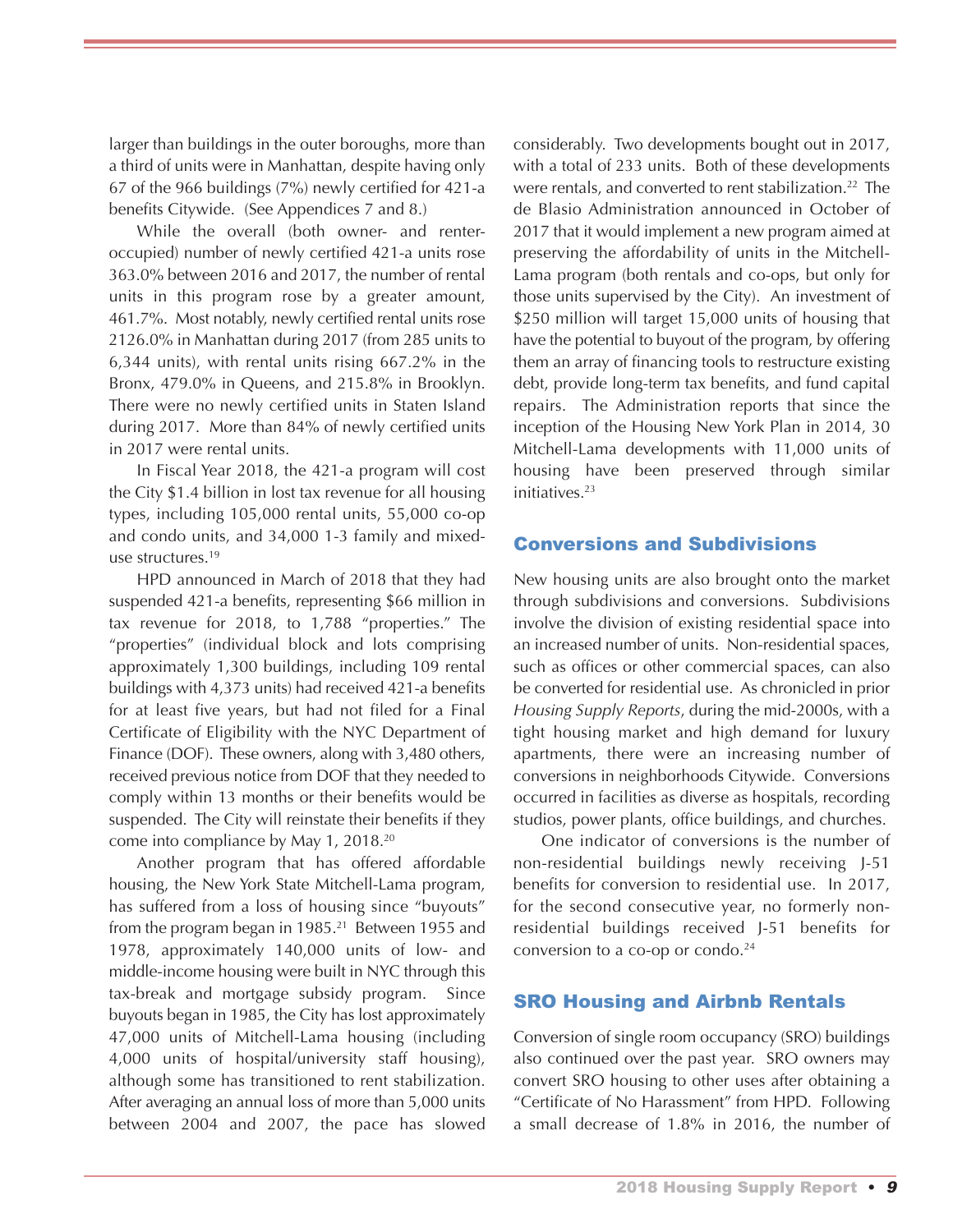approved certificates fell again in 2017, from 162 in 2016 to 92 in 2017, a decrease of 43.2%. 25

Efforts are also underway to ensure that SROs are used for permanent housing rather than as transient hotels. As of May 1, 2011, laws were newly passed strengthening the City's ability to crack down on housing being used illegally for transient occupancy. Transient occupancy is now clearly defined as stays of fewer than 30 days<sup>26</sup>. Governor Cuomo signed a bill in October of 2016 that further increased the fine for illegally advertising short-term rentals to as much as \$7,500. 27

Between May of 2011 and April of 2018, 13,087 violations were issued to illegal hotel operators (including private apartments, hostels, and SROs). This includes 3,550 violations issued between May, 2017 and April, 2018), an increase of 99.2% over the same time period of the prior year.<sup>28</sup>

The effect of Airbnb, a company which facilitates short-term and vacation rentals worldwide, continues to be studied by various City agencies and interest groups. A study published in January of 2018 analyzed Airbnb activity in the New York City metro region for the time period of September 2014 through August 2017. Among that report's key finding, the researchers found that just over half of all listings (accounting for two-thirds of all revenue) were likely from illegal

listings. The report also found that between 7,000 and 13,500 units of housing have been removed from the New York City permanent rental market and by reducing the housing supply, the median rent in New York City increased by 1.4% more over three years than it would have absent the effect of Airbnb. 29

An April 2018 report from the NYC Comptroller's Office analyzed rent data from the Census Bureau's annual American Community Survey from 2009 through 2016 and used a regression analysis to estimate the effect that Airbnb had on rents. While there were Airbnb listings in every neighborhood of NYC, half the listings in 2016 were concentrated in just seven

neighborhoods of Manhattan and Brooklyn. In these seven neighborhoods, the average monthly rent rose from between 21.4% and 62.6% between 2009 and 2016, and anywhere from 10.7% to 21.6% of this increase was attributed to the effect of Airbnb removing units from the permanent rental housing stock. On the whole, the report found that for each one percent of housing units listed on Airbnb, rents in the neighborhood rose 1.58%. The report attributes 9.2% of the citywide increase in rental costs between 2009 and 2016 to Airbnb, or an additional \$616 million in rent. 30

#### Cooperative and Condominium **Activity**

Developers planning to build new co-op or condo buildings, and owners wishing to convert their rental buildings to co-ops or condos, must file plans with, and receive acceptance from, the New York State Attorney General's Office. In 2017, the Attorney General accepted 279 co-op and condo plans, a 1.1% decrease from the number accepted in 2016. <sup>31</sup> These 279 plans encompassed 8,358 housing units, 3.6% fewer than in 2016 (see graph on this page).

Almost two-thirds of all plans, 180, were accepted for buildings located in Brooklyn; 59 were located in Manhattan; 35 plans were accepted for Queens; three

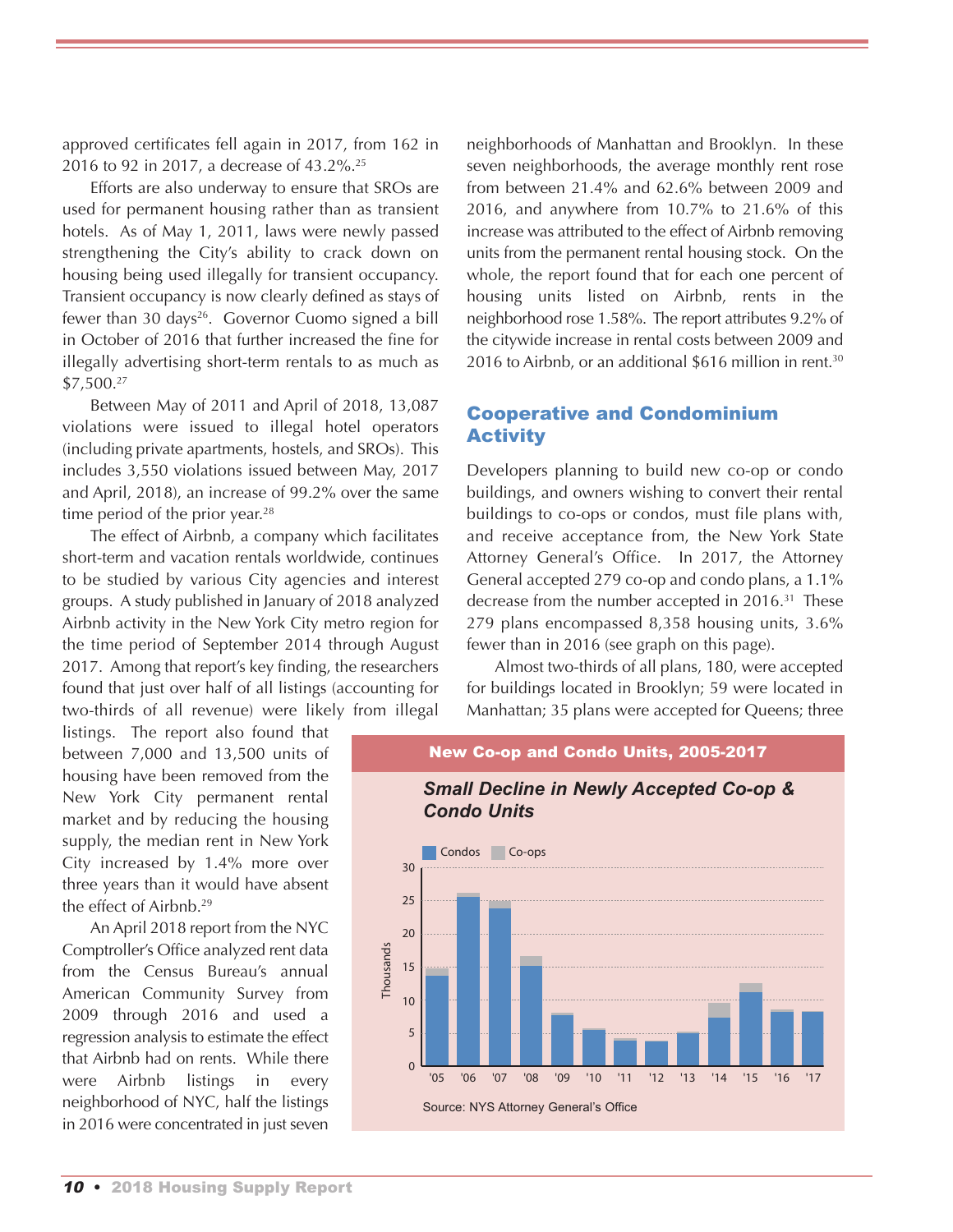plans were accepted in the Bronx; and two plans were in Staten Island. Because Manhattan buildings tend to be larger than those in the outer boroughs, more units were located in Manhattan (3,555), with Brooklyn (2,576) and Queens (2,154) trailing, and only 67 units in the Bronx and six in Staten Island. (See Appendices 5 and 6.)

The majority of the plans accepted Citywide in 2017 were for new construction, comprising 228 of 279 plans, and a total of 6,906 of 8,358 units. This is similar to the prior year, when new construction accounted for 210 of the 282 accepted plans. A number of units were located in non-eviction conversions (with 18 plans and 764 units), and 33 plans, with 688 units, were rehabilitations. Of all the newly accepted plans in 2017, 98.4% of the units were in condo plans, and 1.6% were in co-op plans (see graph on this page).

While the conversion of rental housing into co-op and condo units increases the housing inventory for sale, it simultaneously reduces the total number of housing units for rent. Conversions represented 9.1%

of the total number of units in 2017 co-op and condo plans, a lesser share than the 18.5% share in 2016, and the smallest proportion since 1998. Because most conversion plans are non-eviction plans (including all plans in 2017), only when the original rental tenant moves out, or opts to buy the apartment, does the apartment become owner-occupied and removed from the rental universe.

#### Rehabilitation

Another method for adding to or preserving the City's residential housing stock is through rehabilitation of old buildings. As buildings age, they must undergo renovation and rehabilitation to remain habitable. This is particularly relevant to NYC's housing stock, where more than 57% of units are in buildings constructed prior to 1947. <sup>32</sup> Through tax abatement and exemption subsidy programs offered by the City for rehabilitation, units are able to remain in, or be readmitted to, the City's housing stock. The J-51 tax abatement and exemption program is intended to encourage the

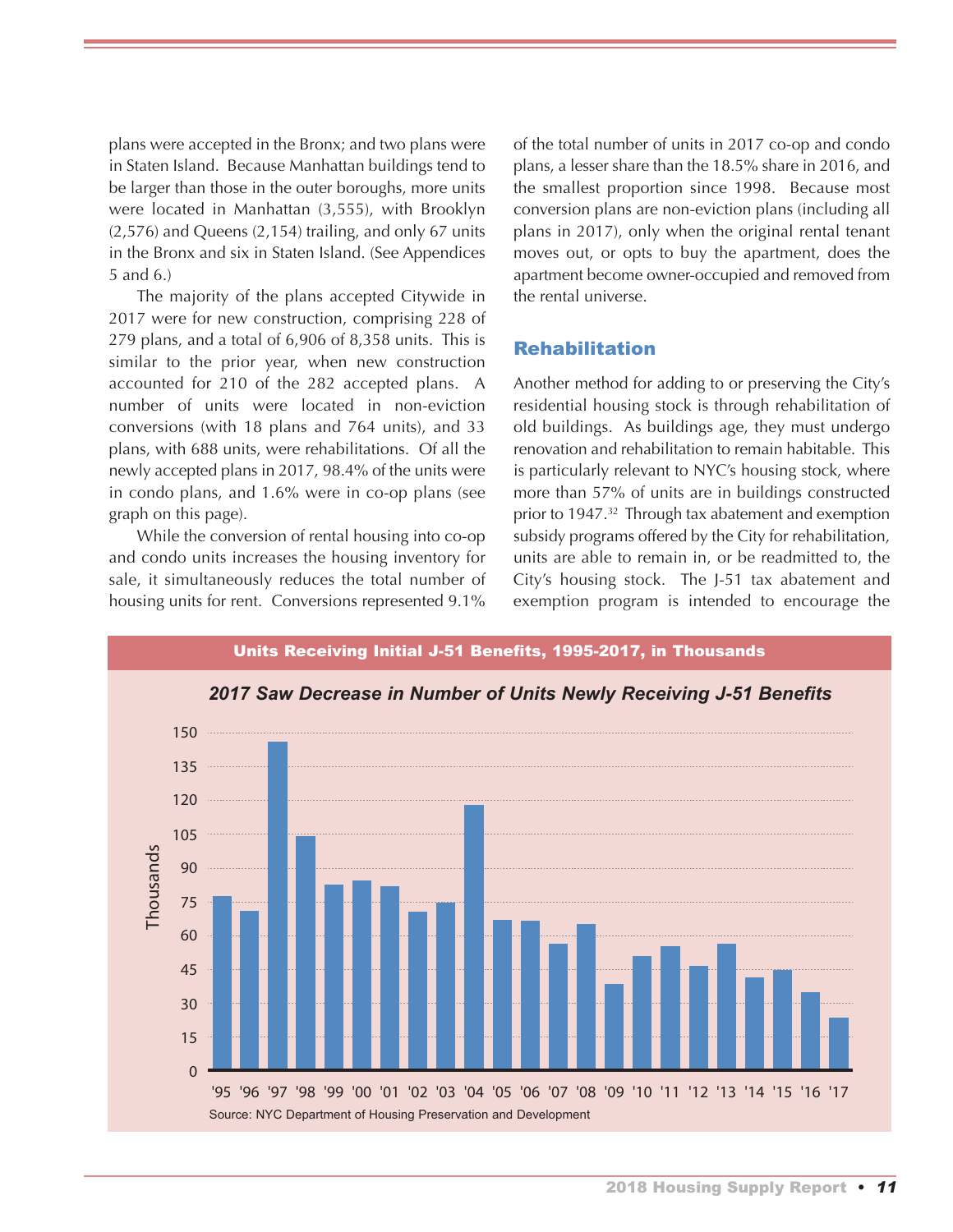periodic renovation of NYC's stock of both renter- and owner-occupied housing.

The J-51 tax relief program is similar to the 421-a program in that it requires that those rental units not already rent stabilized be subject to rent regulation for the duration of the benefits. Rehabilitation activities that are permitted under J-51 regulations are Major Capital Improvements (MCIs); moderate and gut rehabilitation of both government-assisted and privately-financed multiple dwellings (which requires significant improvement to at least one major buildingwide system); as well as improvements to co-ops and condos (subject to certain assessment guidelines if the project does not include substantial governmental assistance). While prior incarnations of the J-51 program allowed for conversion of lofts and nonresidential buildings into multiple dwellings, regulations effective January 1, 2012 allow only for conversions if there is substantial governmental assistance. 33

In 2017, 22,877 units newly received J-51 benefits, a decrease of 33.3% from the previous year (see graph on the previous page and Appendix 8). <sup>34</sup> These units were contained in 1,413 buildings, a decrease of 35.5% from 2016 levels. The location of the units newly receiving benefits ranged from 34.9% located in Queens; to 28.5% in the Bronx; 20.2% in Brooklyn; 16.2% in Manhattan; and 0.2% in Staten Island. Units newly receiving benefits fell by double digits in three of the five boroughs, including decreases of 30.7% in Queens, 39.9% in Brooklyn, and 51.0% in the Bronx. Units newly receiving J-51 benefits rose 108.3% in Manhattan and from two to 38 units in Staten Island. (See Appendices 7 and 8.) The average size of the buildings receiving benefits rose slightly, from 15.7 units in 2016 to 16.2 units in 2017.

In Fiscal Year 2018, the J-51 tax program will cost the City \$294.5 million in lost tax revenue for all housing types, including approximately 267,000 rental units and 221,000 owner units. 35

Rehabilitation work is also carried out through HPD's "Alternative Enforcement Program (AEP)," now in its eleventh year of identifying the 200-250 "worst" buildings in the City, based on housing code violations. The most recent group of 250 buildings include 3,970 units of housing, with 7,602 non-hazardous A-class violations, 21,442 hazardous B-class violations, and 4,859 immediately hazardous C-class violations. If building owners in this program do not make repairs to their buildings, the City steps in to do so, and then charges the owners. Through the first nine rounds of the program, the City discharged 1,647 buildings that entered the program, with a combined total of 22,033 units of housing. <sup>36</sup> In the 2017 round of the program, buildings were discharged at a record pace, with 138 of 250 buildings discharged in the first four months of that year's program. 37

## Tax-Delinquent Property

#### In Rem Housing and Anti-Abandonment Strategies

Historically, the City foreclosed on thousands of taxdelinquent residential properties, becoming the owner and manager of these buildings, known as *in rem* properties. By its peak in 1986, the City owned and managed 4,000 occupied buildings containing 40,000 units of housing and almost 6,000 vacant buildings containing 55,000 units of housing.

HPD's Alternative Management Programs began in 1994 with the goal of returning City-owned properties to private owners and reducing its share of *in rem* buildings by identifying buildings at risk and helping owners. HPD has successfully reduced the number of occupied and vacant *in rem* units in HPD central management to 323 through March of 2018, an increase from last year, but a 99.3% decline since FY 1994. <sup>38</sup> Key initiatives to prevent abandonment include tax lien sales; the Third Party Transfer Program, which targets distressed and other buildings with tax arrears; 39 and housing education courses, which teach owners and superintendents basic management, maintenance, and finance skills to improve their properties. 40

The City no longer forecloses and takes title to properties that are tax delinquent or in arrears for water and sewer charges. Instead, tax liens for properties that are not distressed are sold in bulk to private investors after notice is given to property owners, who are given 90 days to pay the arrears. After the lien is sold, the lien holder is entitled to collect the entire lien amount, plus other interest and charges, from the property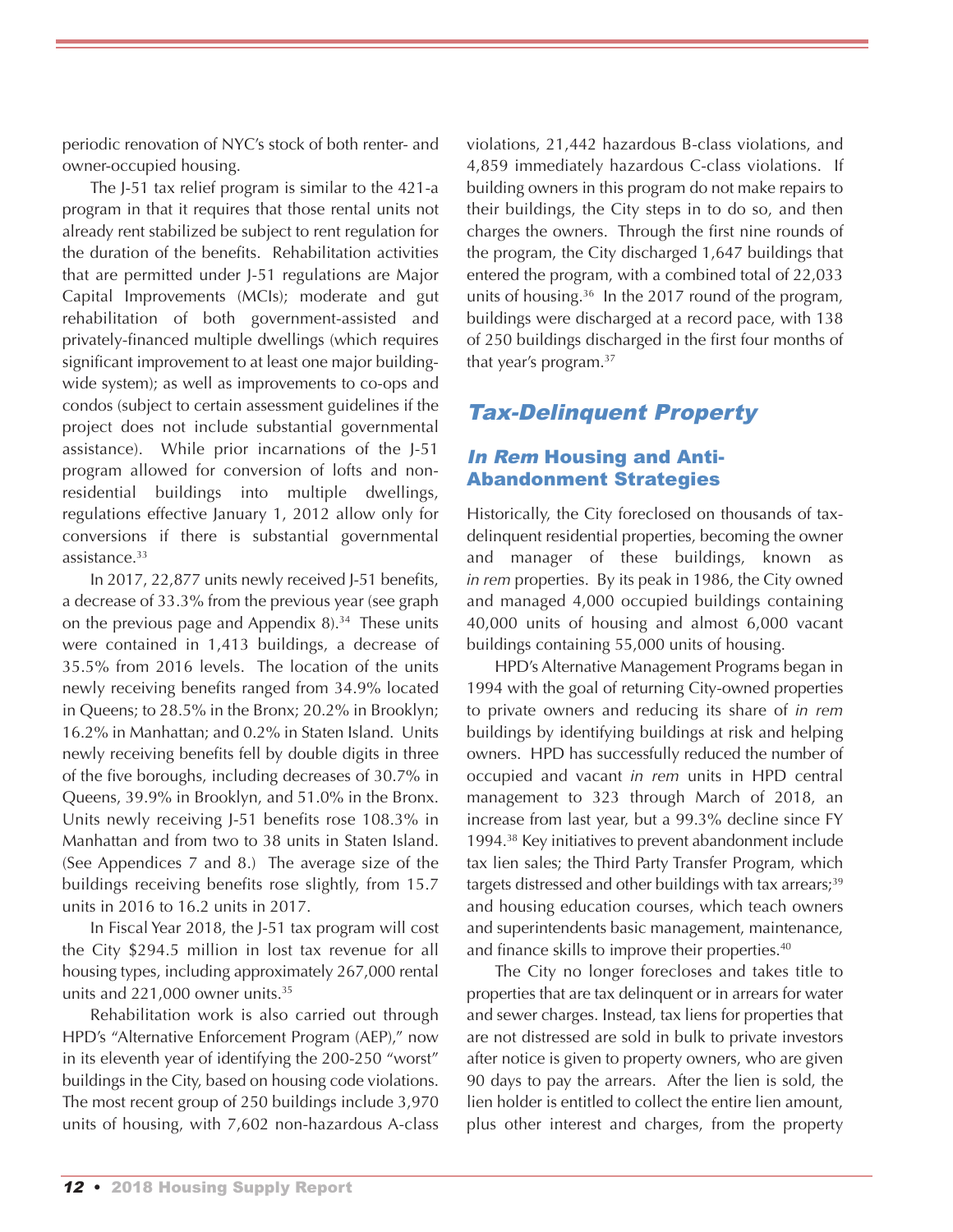owner. In addition, the property owner must continue to pay current taxes to the City. If the owner has not paid the lien or entered into a payment plan, the lien holder can file for foreclosure on the property. <sup>41</sup> The Lien Sale Task Force, a task force authorized by law to review and evaluate the Lien Sale Program, reported in September of 2016 that between 2008 and 2016, an average of 25,100 properties were added to the lien sale list annually. But the number of liens actually sold was an average of 4,600, or 18.3% of the liens published in the 90-day notice. Of the 41,400 liens sold during this period, just 354 (0.8%) ultimately went into foreclosure, with less than half of these foreclosed properties being residential. 42

An additional facet of the City's anti-abandonment strategy is third party transfer. For buildings that are distressed and in tax arrears, the City can initiate an *in rem* tax foreclosure action against property owners. The policy, authorized under Local Law 37 of 1996, transfers the title of *in rem* properties directly to new owners (qualified third parties) without the City ever taking title itself. <sup>43</sup> Since it began in 1996, the NYC Department of Finance has collected at least \$536 million in revenue associated with properties in this program, and 530 buildings have been transferred to for-profit and non-profit owners. No new properties have been transferred since 2013, although Round 10 of this program has identified 139 buildings (comprising 2,132 units) which will be transferred in the near future. 44

## **Demolitions**

While in the early 1990s relatively few residential buildings in NYC were demolished, this began to change in 1996, the same year that the number of building permits issued began to increase significantly. In fact, the number of buildings demolished between 2005 and 2007 alone was almost triple the number demolished in all the years from 1990 to 1999 combined. However, for the second consecutive year, demolitions decreased Citywide in 2017. A total of 1,722 buildings were demolished in 2017, a 6.9% decrease over the prior year, following a decrease of 2.0% in 2016. Queens accounted for 33.6% of all the buildings demolished in 2017, Brooklyn had 33.3%,

Staten Island had 18.6%, the Bronx had 7.9%, and Manhattan had the lowest proportion, 6.6%. Demolitions fell in every borough but Staten Island, where they rose by 36.2%. Demolitions fell by the greatest proportion in Manhattan, falling 36.0%, while they fell 11.6% in Queens, 10.7% in Brooklyn, and 2.2% in the Bronx. <sup>45</sup> (See Appendix 9.)

Obtaining a permit for demolition or significant alterations may be harder going forward. A three-year pilot program, in effect starting in the Fall of 2018, will require certain owners to obtain a "Certificate of No Harassment" (CONH) before DOB approval of demolition or significant alteration permits. Among the buildings that will need this approval are those in which either a court or New York State Homes and Community Renewal found at least one case of harassment since September of 2013; distressed buildings in one of 11 Community Districts; buildings that have been the subject of a full vacate order; or those buildings that participated in the AEP program for at least four months since February 1, 2016. Following a hearing to determine whether harassment of tenants has taken place within the previous 60 months, those buildings found not eligible for a CONH have the choice of entering into a "cure agreement," where affordable housing is developed within the Community District in exchange for the permit. Absent a cure agreement, no permits will be issued to those buildings who fail to obtain a CONH for at least 60 months following the denial. 46

## **Summary**

In 2017, housing permits rose, rising by 36.0%, while the number of completed housing units increased by 11.1%. The number of units newly receiving 421-a tax benefits rose 363.0% in 2017, while units newly receiving J-51 tax abatements and exemptions decreased by 33.3%. There was a decrease in newly accepted co-op and condo units, with units decreasing 3.6% and plans decreasing by 1.1%. Rental housing availability remains tight, with a Citywide vacancy rate of 3.63% in 2017, and more than 11% of rental units overcrowded. Mayor de Blasio's expanded housing initiative calls for the development and preservation of 300,000 units of housing by 2026, more than 89,000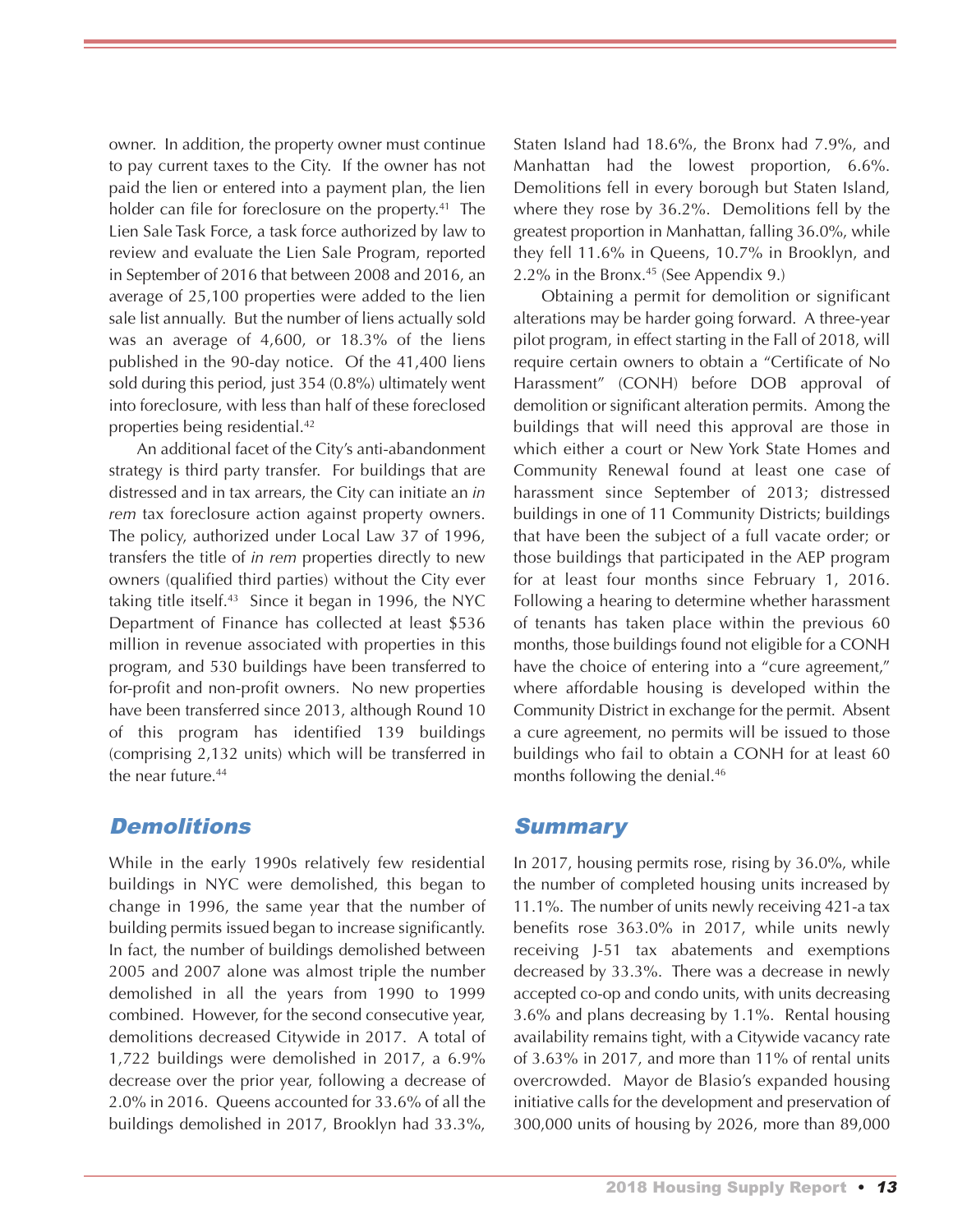of which have already been started, to help reduce the affordable housing shortage.  $\square$ 

## Endnotes

- 1. The NYC Housing and Vacancy Survey is conducted triennially, sponsored by the NYC Department of Housing Preservation and Development (HPD) and conducted by the U.S. Census Bureau. Data is based on "Selected Initial Findings of the 2017 NYC Housing and Vacancy Survey," prepared by HPD.
- 2. The U.S. housing stock was comprised of 36.9% renter-occupied units, according to the 2016 American Community Survey, conducted by the U.S. Census Bureau. To calculate the ratio of renter-occupied units in NYC, staff did not include vacant units that are not for sale or for rent in the total number of housing units.
- 3. Other units include public housing, Mitchell-Lama, *In Rem*, HUDregulated, Article 4 and Loft Board units.
- 4. Since the number of vacant units available for rent in Staten Island is small, and the HVS is a sample survey, the sampling error of the vacancy rate is likely to be large, and thus, the U.S. Census Bureau could not calculate an accurate vacancy rate.
- 5. U.S. Census Bureau web site. https://www.census.gov/construction/bps/
- 6. NYC Department of City Planning Housing Database 18v1, compilation of NYC DOB Applications and Certificates of Occupancy data. Note that the data is continually updated and is subject to change, including data from prior years.
- 7. Beginning with the *2006 Housing Supply Report,* the NYC Department of City Planning (DCP) defines a housing completion as any unit receiving either a final or a temporary Certificate of Occupancy in the stated year. DCP provided this information for the 2004 calendar year and beyond, and believes it is a more accurate representation of new housing in NYC than previous methodologies which only counted final Certificates of Occupancy.
- 8. Starts refer to the number of units beginning construction or rehabilitation in a given period.
- 9. Preliminary Fiscal 2018 Mayor's Management Report . <http://www1.nyc.gov/site/operations/performance/mmr.page>
- 10. Housing New York By the Numbers website: <http://www1.nyc.gov/ site/housing/action/by-the-numbers.page>; Accessed April 2018, with data through 3/31/2018.
- 11. "Housing New York: A Five-Borough, Ten-Year Plan," NYC Department of Housing Preservation and Development. May 5, 2014
- 12. "Housing New York 2.0" NYC Department of Housing Preservation and Development. November 15, 2017
- 13. Housing New York By the Numbers website: <http://www1.nyc.gov/ site/housing/action/by-the-numbers.page>; Accessed April 2018, with data through 3/31/2018. Extremely Low-Income is defined as 0-30% of Area Median Income (AMI); Very Low-Income: 31-50% of AMI; Low-Income: 51-80% of AMI; Moderate-Income: 81-120% of AMI; Middle-Income: 121-165% of AMI.
- 14. Program information available at: <http://www1.nyc.gov/site/hpd/ developers/tax-incentives-421a.page>
- 15. "Affordable Housing Program Revived," Greenberg Traurig, April 13, 2017. <http://www.gtlaw.com/News-Events/Publications/Alerts/203029/Affordable-New-York-Housing-
- 16. "Governor Cuomo and Legislative Leaders Announce Agreement on FY 2018 State Budget," *State of New York Press Release*, April 7, 2017.
- 17. "Estimated Cost to New York City of Governor Cuomo's Proposed Affordable New York Housing Program," NYC Independent Budget Office, March, 2017.
- 18. NYC Department of Housing Preservation and Development, Tax Incentives Program data. It is possible that part of the large increase in newly issue Final Certificates of Eligibility (FCE) is due to enforcement policies by HPD, requiring owners to file for FCEs or lose their tax benefits. This is explained in more detail at the end of this section.
- 19. "Annual Report on Tax Expenditures," NYC Department of Finance publication, February, 2018.
- 20. "City Suspends 421-a Benefits to More Than 1,700 Non-Compliant Owners." *HPD Press Release.* March 9, 2018. Note that the 1,788 properties include condo buildings, with each unit within the building having an individual block and lot designation.
- 21. Developments are eligible to withdraw from the Mitchell-Lama program, or buyout, after 20 years upon prepayment of the mortgage (or after 35 years in the case of developments aided by loans prior to May 1, 1959).
- 22. The number of Mitchell-Lama buyouts was provided most recently through the NYC Department of Housing Preservation and Development and the NYS Homes and Community Renewal, and in previous years through other sources, such as the report "Affordable No More: An Update" by the Office of the New York City Comptroller, Office of Policy Management on May 25, 2006.
- 23. "Mayor de Blasio Announces New Program to Save City's Remaining Affordable Mitchell-Lama Developments." *HPD Press Release.* October 26, 2017.
- 24. NYC Department of Housing Preservation and Development, Tax Incentives Program data.
- 25. NYC Department of Housing Preservation and Development.
- 26. Mayor Bloomberg Announces Results of City's Efforts to Curb Dangerous Illegal Hotels in New York City After State Legislation Enhances Enforcement Abilities." *Mayor's Office Press Release 157-12.* April 27, 2012.
- 27. "Cuomo signs bill that deals huge blow to Airbnb," *New York Post*, October 21, 2016.
- 28. Office of the Criminal Justice Coordinator, Mayor's Office of Special Enforcement. Inclusive of data through April 30, 2018.
- 29. "The High Cost of Short-Term Rentals in New York City." McGill University, January 30, 2018.
- 30. The Impact of Airbnb on NYC Rents. NYC Comptroller's Office, April 2018.
- 31. NYS Attorney General's Office, Real Estate Financing Bureau data and the NYC Department of Housing Preservation and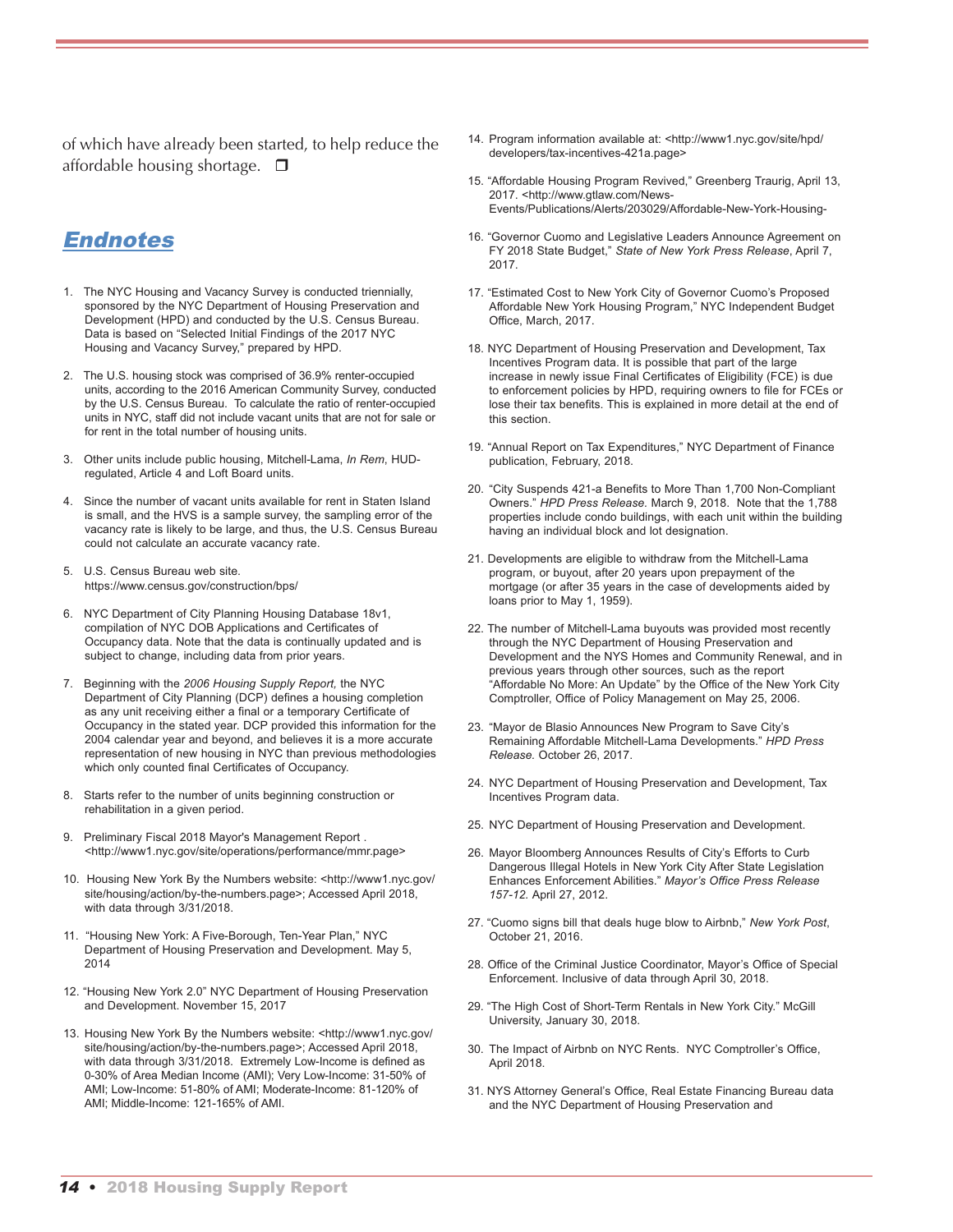Development, Sales Unit. Virtually all accepted units reported are from data provided by the NYS Attorney General. For the purposes of this report, "accepted" refers only to those co-op and condo plans that require offering plans. Those that do not, and receive a "noaction" letter from the NYS Attorney General's office, are not included in this data.

- 32. *2017 NYC Housing and Vacancy Survey*, U.S. Census Bureau.
- 33. Landlord Information/Tax Incentives: J-51, NYC Department of Housing Preservation and Development web site. <http://www1.nyc.gov/site/hpd/developers/tax-incentives-j51.page>.
- 34. NYC Department of Housing Preservation and Development, Tax Incentives Program data. Note that, similar to the 421–a program, J-51 provides tax abatements and incentives to both renter- and owner-occupied units.
- 35. "Annual Report on Tax Expenditures," NYC Department of Finance publication, February, 2018.
- 36. "Mayor de Blasio Announces Comprehensive Enforcement Action Against 250 NYC Apartment Buildings." *HPD Press Release.* February 12, 2018.
- 37. "Enforcement Update: More than Half of Buildings on the 2017 AEP List Have Been Discharged From the Program." *HPD Press Release.* August 10, 2017.
- 38. NYC Department of Housing Preservation and Development.
- 39. NYC Department of Housing Preservation and Development website. <http://www1.nyc.gov/site/hpd/owners/complianceproperty-tax-delinquency.page>
- 40. NYC Department of Housing Preservation and Development website. <http://www1.nyc.gov/site/hpd/community/outreach-andeducation.page>
- 41. NYC Department of Finance, General Information on the City's Tax Lien Sale Process. <http://www1.nyc.gov/site/finance/taxes/ property-lien-sales.page>
- 42. "Report of the Lien Sale Task Force," September 2016.
- 43. "New York City Case Study: Third Party Transfer Initiative: A Solution To Property Abandonment," by Lisa Mueller, Local Initiative Support Corporation report, January 14, 2003.
- 44. Most recent figures obtained from NYC Department of Housing Preservation and Development, April, 2018.
- 45. NYC Department of Buildings (DOB) data. Note that demolition statistics include both residential as well as commercial buildings, as the DOB does not specify the type of building in its data.
- 46. City of New York Local Law 1 of 2018.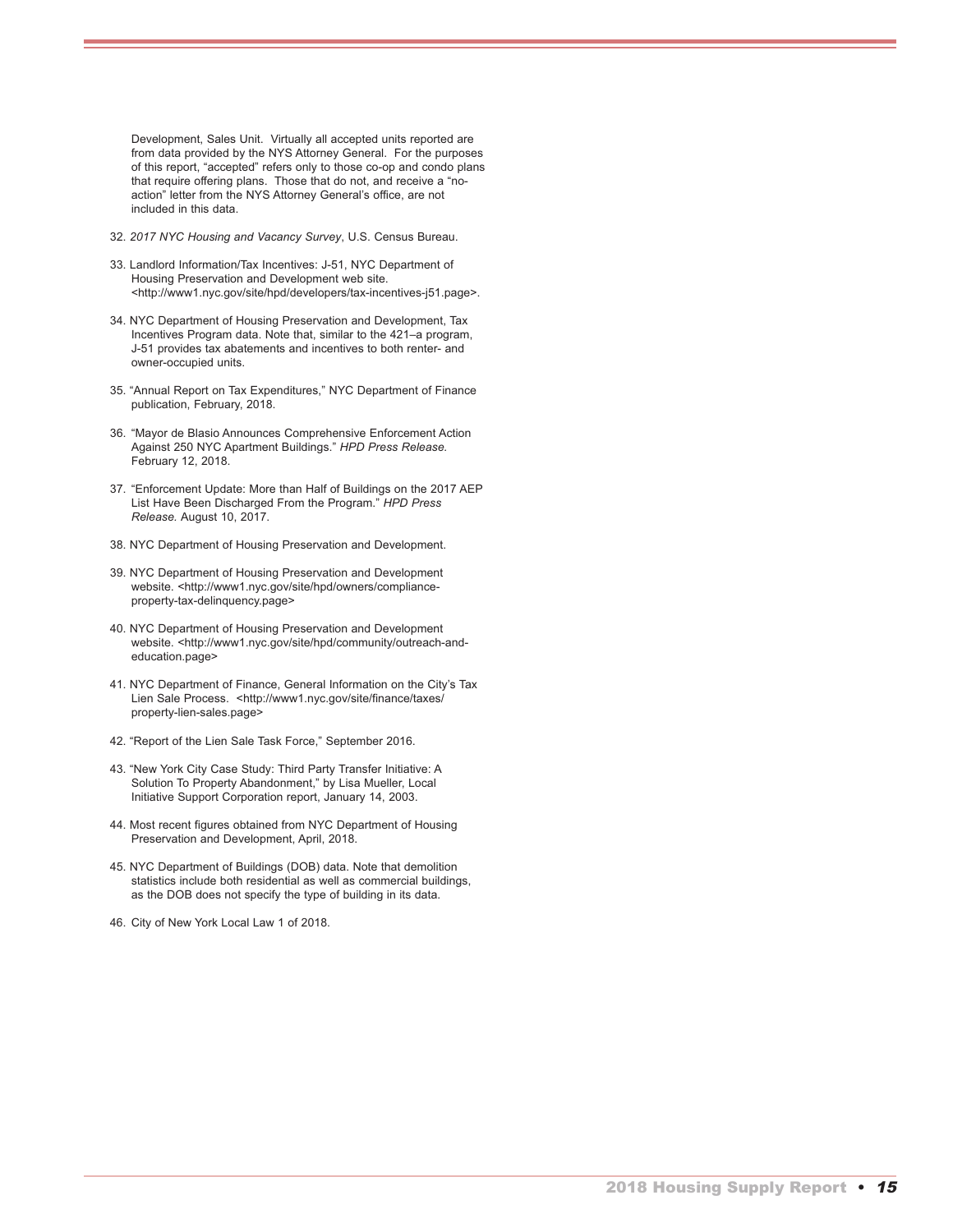## Appendices

## 1. Permits Issued For Housing Units in New York City, 1962-2018

| Year                    | <u>Bronx</u>  | Brooklyn                 | Manhattan     | Queens                   | Staten Island     | <b>Total</b>  |
|-------------------------|---------------|--------------------------|---------------|--------------------------|-------------------|---------------|
| 1962                    | --            |                          | --            |                          | --                | 70,686        |
| 1963                    | --            |                          | --            |                          | --                | 49,898        |
| 1964                    |               |                          |               |                          | --                | 20,594        |
| 1965                    | --            |                          | --            |                          | --                | 25,715        |
| 1966                    |               |                          |               |                          | --                | 23,142        |
| 1967                    |               |                          |               |                          | --                | 22,174        |
| 1968                    | --            |                          |               |                          | --                | 22,062        |
| 1969                    |               |                          |               |                          | --                | 17,031        |
| 1970                    | --            |                          |               |                          | --                | 22,365        |
| 1971                    |               |                          |               |                          | --                | 32,254        |
| 1972                    |               |                          |               |                          | --                | 36,061        |
| 1973                    |               |                          |               |                          | --                | 22,417        |
|                         |               |                          |               |                          |                   |               |
| 1974                    |               |                          |               |                          | --                | 15,743        |
| 1975                    | --            |                          | --            | --                       | --                | 3,810         |
| 1976                    |               |                          |               |                          | --                | 5,435         |
| 1977                    |               |                          |               |                          | --                | 7,639         |
| 1978                    |               |                          |               | --                       | --                | 11,096        |
| 1979                    |               |                          |               |                          | --                | 14,524        |
| 1980                    | --            |                          |               |                          | --                | 7,800         |
| 1981                    |               |                          |               |                          | --                | 11,060        |
| 1982                    |               |                          |               |                          | --                | 7,649         |
| 1983                    |               |                          | --            | --                       | $\qquad \qquad -$ | 11,795        |
| 1984                    | --            | $\overline{\phantom{a}}$ | --            | $\overline{\phantom{a}}$ | --                | 11,566        |
| 1985                    | 1,263         | 1,068                    | 12,079        | 2,211                    | 3,711             | 20,332        |
| 1986                    | 920           | 1,278                    | 1,622         | 2,180                    | 3,782             | 9,782         |
| 1987                    | 931           | 1,650                    | 3,811         | 3,182                    | 4,190             | 13,764        |
| 1988                    | 967           | 1,629                    | 2,460         | 2,506                    | 2,335             | 9,897         |
| 1989                    | 1,643         | 1,775                    | 2,986         | 2,339                    | 2,803             | 11,546        |
| 1990                    | 1,182         | 1,634                    | 2,398         | 704                      | 940               | 6,858         |
| 1991                    | 1,093         | 1,024                    | 756           | 602                      | 1,224             | 4,699         |
| 1992                    | 1,257         | 646                      | 373           | 351                      | 1,255             | 3,882         |
| 1993                    | 1,293         | 1,015                    | 1,150         | 530                      | 1,185             | 5,173         |
| 1994                    | 846           | 911                      | 428           | 560                      | 1,265             | 4,010         |
| 1995                    | 853           | 943                      | 1,129         | 738                      | 1,472             | 5,135         |
| 1996                    | 885           | 942                      | 3,369         | 1,301                    | 2,155             | 8,652         |
| 1997                    | 1,161         | 1,063                    | 3,762         | 1,144                    | 1,857             | 8,987         |
| 1998                    | 1,309         | 1,787                    | 3,823         | 1,446                    | 2,022             | 10,387        |
| 1999                    | 1,153         | 2,894                    | 3,791         | 2,169                    | 2,414             | 12,421        |
| 2000                    | 1,646         | 2,904                    | 5,110         | 2,723                    | 2,667             | 15,050        |
| 2001                    | 2,216         | 2,973                    | 6,109         | 3,264                    | 2,294             | 16,856        |
| 2002                    | 2,626         | 5,247                    | 5,407         | 3,464                    | 1,756             | 18,500        |
| 2003                    | 2,935         | 6,054                    | 5,232         | 4,399                    | 2,598             | 21,218        |
| 2004                    | 4,924         | 6,825                    | 4,555         | 6,853                    | 2,051             | 25,208        |
| 2005                    | 4,937         | 9,028                    | 8,493         | 7,269                    | 1,872             | 31,599        |
| 2006                    | 4,658         | 9,191                    | 8,790         | 7,252                    | 1,036             | 30,927        |
| 2007                    | 3,088         | 10,930                   | 9,520         | 7,625                    | 739               | 31,902        |
| 2008                    | 2,482         | 12,744                   | 9,700         | 7,730                    | 1,255             | 33,911        |
|                         |               |                          |               |                          | 570               | 6,057         |
| 2009                    | 1,647         | 1,003                    | 1,363         | 1,474                    |                   |               |
| 2010                    | 1,064         | 2,093                    | 704           | 2,358                    | 508               | 6,727         |
| 2011                    | 1,116         | 1,522                    | 2,535         | 3,182                    | 581               | 8,936         |
| 2012                    | 2,552         | 3,353                    | 2,328         | 1,428                    | 673               | 10,334        |
| 2013                    | 2,638         | 6,140                    | 4,856         | 3,161                    | 1,200             | 17,995        |
| 2014                    | 1,885         | 7,551                    | 5,435         | 4,900                    | 712               | 20,483        |
| 2015                    | 4,682         | 26,026                   | 12,612        | 12,667                   | 541               | 56,528        |
| 2016                    | 4,003         | 4,503                    | 4,024         | 2,838                    | 901               | 16,269        |
| 2017                    | 5,401         | 6,130                    | 4,811         | 5,104                    | 685               | 22,131        |
| 2018 (1st Qtr) $\Omega$ | 1,181 (1,124) | 1,737 (2,097)            | 1,326 (1,486) | 794 (1,434)              | 132 (202)         | 5,170 (6,343) |

Ω First three months of 2018. The number of permits issued in the first three months of 2017 is in parenthesis.

Source: U.S. Bureau of the Census, Manufacturing and Construction Division, Building Permits Branch.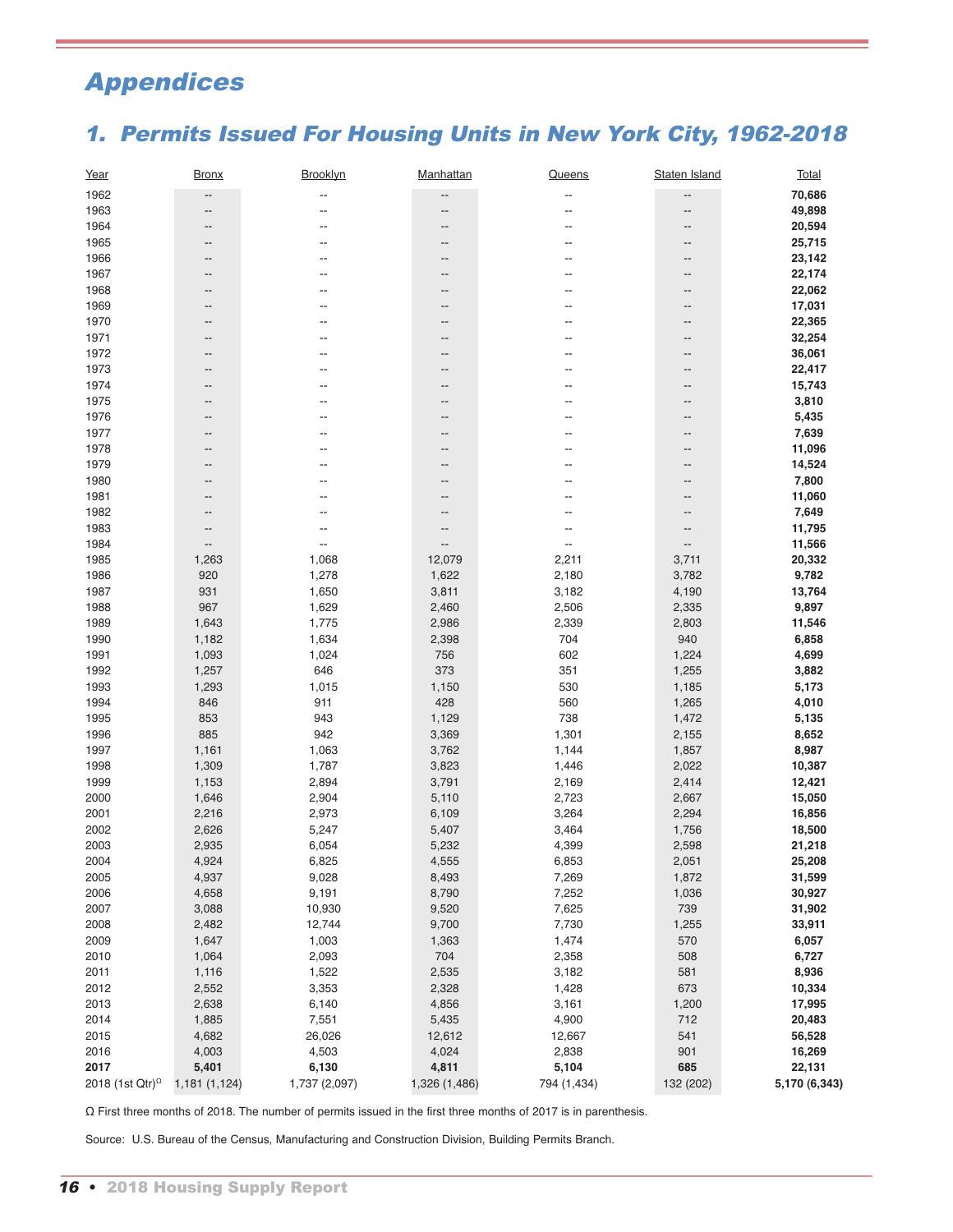## 2. Permits Issued by Building Size & Borough (In Percentages), 2009-2017

| Year/Borough                                                                                              | 1-Family                                         | 2-Family                                           | 3/4 Family                                        | 5 or More-Family                                  | <b>Total Buildings</b>                   |
|-----------------------------------------------------------------------------------------------------------|--------------------------------------------------|----------------------------------------------------|---------------------------------------------------|---------------------------------------------------|------------------------------------------|
| 2009<br><b>Bronx</b><br>Brooklyn<br>Manhattan<br>Queens<br>Staten Island<br>Citywide                      | 38.1%<br>0.8%<br>0.0%<br>29.7%<br>48.0%<br>31.2% | 14.4%<br>28.2%<br>0.0%<br>43.3%<br>49.8%<br>37.1%  | 20.6%<br>38.9%<br>11.8%<br>16.0%<br>0.0%<br>15.3% | 26.9%<br>32.1%<br>88.2%<br>11.0%<br>2.2%<br>16.5% | 160<br>131<br>34<br>418<br>271<br>1,014  |
| 2010<br><b>Bronx</b><br>Brooklyn<br>Manhattan<br>Queens<br>Staten Island<br>Citywide                      | 9.2%<br>3.6%<br>0.0%<br>12.4%<br>71.9%<br>30.3%  | 38.5%<br>31.4%<br>18.2%<br>67.2%<br>27.2%<br>47.3% | 23.1%<br>27.9%<br>9.1%<br>11.2%<br>0.6%<br>10.6%  | 29.2%<br>37.1%<br>72.7%<br>9.2%<br>0.3%<br>11.8%  | 65<br>140<br>11<br>509<br>349<br>1,074   |
| 2011<br><b>Bronx</b><br>Brooklyn<br>Manhattan<br>Queens<br>Staten Island<br>Citywide                      | 1.5%<br>0.0%<br>3.6%<br>21.5%<br>52.5%<br>26.5%  | 35.3%<br>44.3%<br>0.0%<br>57.0%<br>47.2%<br>48.3%  | 19.1%<br>30.5%<br>3.6%<br>11.9%<br>0.0%<br>11.3%  | 44.1%<br>25.3%<br>92.9%<br>9.6%<br>0.3%<br>13.8%  | 68<br>174<br>28<br>386<br>341<br>997     |
| 2012<br><b>Bronx</b><br>Brooklyn<br>Manhattan<br>Queens<br>Staten Island<br>Citywide                      | 5.9%<br>0.4%<br>9.5%<br>26.8%<br>64.1%<br>27.8%  | 39.3%<br>20.5%<br>4.8%<br>41.9%<br>34.6%<br>32.5%  | 17.0%<br>36.9%<br>0.0%<br>16.9%<br>0.0%<br>16.2%  | 37.8%<br>42.2%<br>85.7%<br>14.4%<br>1.3%<br>23.5% | 135<br>249<br>42<br>284<br>298<br>1,008  |
| 2013<br><b>Bronx</b><br>Brooklyn<br>Manhattan<br>Queens<br>Staten Island<br>Citywide                      | 2.4%<br>0.0%<br>1.6%<br>39.3%<br>55.9%<br>29.1%  | 41.6%<br>19.8%<br>7.8%<br>32.6%<br>42.5%<br>32.0%  | 12.0%<br>31.6%<br>0.0%<br>13.3%<br>0.2%<br>13.3%  | 44.0%<br>48.6%<br>90.6%<br>14.8%<br>1.4%<br>25.7% | 125<br>364<br>64<br>399<br>431<br>1,383  |
| 2014<br><b>Bronx</b><br>Brooklyn<br>Manhattan<br>Queens<br>Staten Island<br>Citywide                      | 0.0%<br>0.0%<br>1.3%<br>47.8%<br>68.1%<br>35.8%  | 33.3%<br>19.3%<br>9.0%<br>25.4%<br>31.1%<br>25.3%  | 20.4%<br>25.8%<br>2.6%<br>10.5%<br>0.2%<br>11.6%  | 46.3%<br>55.0%<br>87.2%<br>16.3%<br>0.6%<br>27.4% | 108<br>400<br>78<br>448<br>479<br>1,513  |
| 2015<br><b>Bronx</b><br>Brooklyn<br>Manhattan<br>Queens<br>Staten Island<br>Citywide                      | 2.9%<br>5.3%<br>3.8%<br>31.0%<br>63.0%<br>23.5%  | 26.3%<br>7.0%<br>1.9%<br>26.3%<br>36.7%<br>19.2%   | 9.5%<br>14.7%<br>2.9%<br>11.6%<br>0.0%<br>10.0%   | 61.3%<br>73.0%<br>91.4%<br>31.2%<br>0.3%<br>47.3% | 137<br>812<br>105<br>552<br>392<br>1,998 |
| 2016<br><b>Bronx</b><br><b>Brooklyn</b><br>Manhattan<br>Queens<br>Staten Island<br>Citywide               | 1.8%<br>30.6%<br>6.3%<br>39.8%<br>52.2%<br>36.1% | 25.2%<br>14.6%<br>3.2%<br>38.4%<br>46.4%<br>30.7%  | 17.1%<br>14.0%<br>3.2%<br>10.3%<br>0.0%<br>8.9%   | 55.9%<br>40.9%<br>87.3%<br>11.5%<br>1.4%<br>24.3% | 111<br>487<br>63<br>477<br>414<br>1,552  |
| 2017<br><b>Bronx</b><br><b>Brooklyn</b><br><b>Manhattan</b><br>Queens<br><b>Staten Island</b><br>Citywide | 6.4%<br>16.7%<br>5.3%<br>23.1%<br>57.8%<br>28.9% | 22.1%<br>17.1%<br>6.6%<br>43.5%<br>41.6%<br>31.7%  | 13.6%<br>13.2%<br>3.9%<br>15.7%<br>0.4%<br>9.9%   | 57.9%<br>53.0%<br>84.2%<br>17.8%<br>0.2%<br>29.5% | 140<br>491<br>76<br>490<br>476<br>1,673  |

Source: U.S. Bureau of the Census, Manufacturing and Construction Division, Building Permits Branch.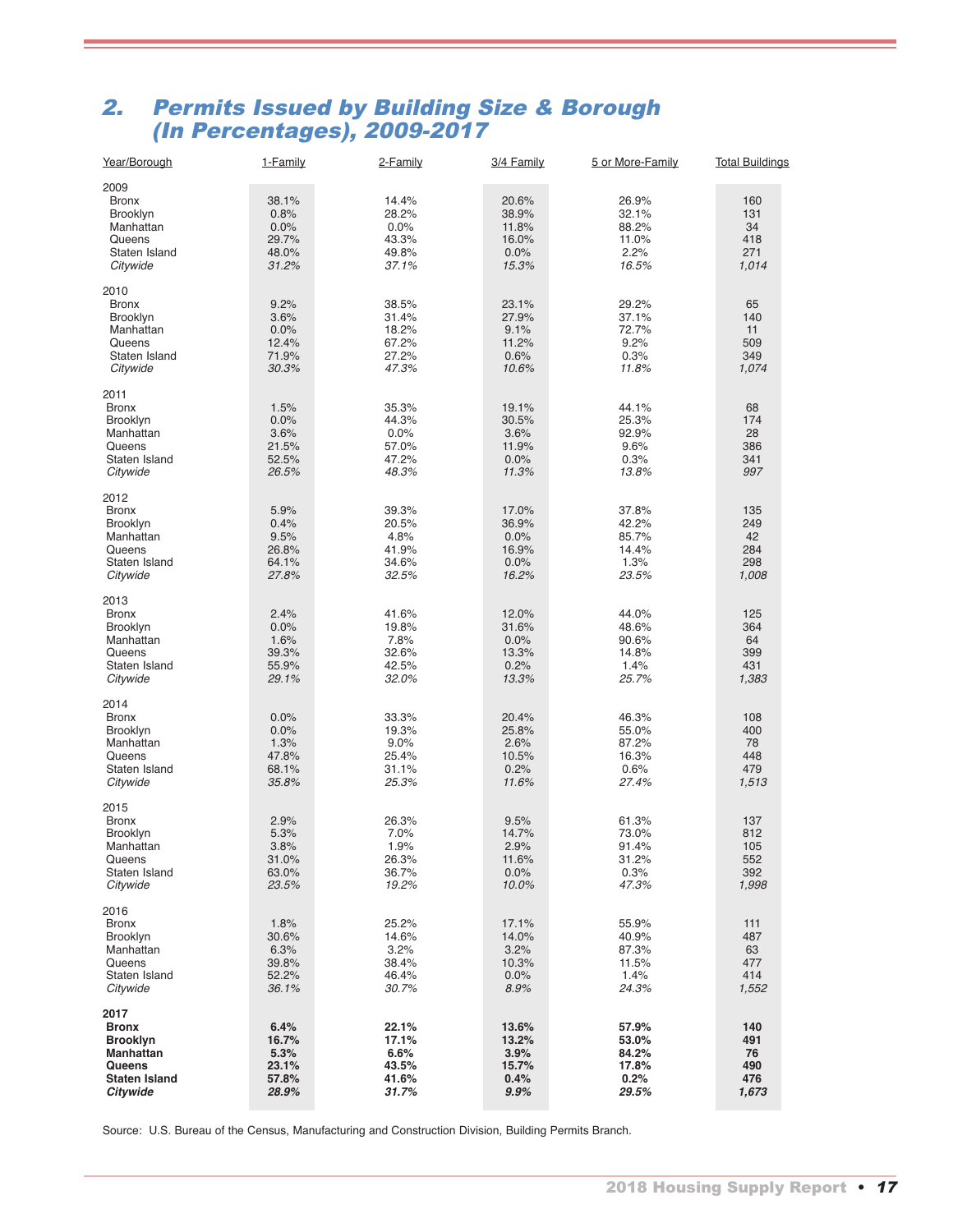## 3. Permits Issued For Housing Units by Quarter, 2007-2017

| Year                                                             | <u>Bronx</u>                     | <b>Brooklyn</b>                   | <b>Manhattan</b>                 | <b>Queens</b>                    | <b>Staten Island</b>     | <b>Total</b>                       |
|------------------------------------------------------------------|----------------------------------|-----------------------------------|----------------------------------|----------------------------------|--------------------------|------------------------------------|
| 2007<br>Q <sub>1</sub><br>Q2<br>Q3<br>Q4                         | 1,037<br>901<br>794<br>356       | 2,621<br>3,478<br>2,071<br>2,760  | 1,551<br>1,544<br>3,589<br>2,836 | 1,864<br>3,255<br>1,086<br>1,420 | 191<br>192<br>189<br>167 | 7,264<br>9,370<br>7,729<br>7,539   |
| 2008<br>Q1<br>Q2<br>Q3<br>Q4                                     | 862<br>701<br>695<br>224         | 1,603<br>8,970<br>1,520<br>651    | 485<br>7,623<br>880<br>712       | 705<br>5,497<br>1,016<br>512     | 238<br>546<br>397<br>74  | 3,893<br>23,337<br>4,508<br>2,173  |
| 2009<br>Q1<br>Q2<br>Q3<br>Q4                                     | 164<br>130<br>497<br>856         | 137<br>511<br>243<br>112          | 151<br>716<br>336<br>160         | 508<br>353<br>331<br>282         | 117<br>233<br>144<br>76  | 1,077<br>1,943<br>1,551<br>1,486   |
| 2010<br>Q1<br>Q2<br>Q3<br>Q4                                     | 56<br>490<br>231<br>287          | 175<br>867<br>246<br>805          | 326<br>166<br>176<br>36          | 249<br>612<br>394<br>1,103       | 199<br>121<br>83<br>105  | 1,005<br>2,256<br>1,130<br>2,336   |
| 2011<br>Q1<br>Q2<br>Q3<br>Q4                                     | 205<br>508<br>248<br>155         | 291<br>624<br>303<br>304          | 146<br>1,199<br>391<br>799       | 411<br>1,416<br>459<br>896       | 88<br>228<br>178<br>87   | 1,141<br>3,975<br>1,579<br>2,241   |
| 2012<br>Q1<br>Q2<br>Q3<br>Q4                                     | 564<br>619<br>409<br>960         | 600<br>310<br>1,496<br>947        | 556<br>1,041<br>421<br>310       | 197<br>643<br>378<br>210         | 193<br>134<br>142<br>204 | 2,110<br>2,747<br>2,846<br>2,631   |
| 2013<br>Q1<br>Q2<br>Q3<br>Q4                                     | 214<br>1,066<br>336<br>1,022     | 1,184<br>1,117<br>1,918<br>1,921  | 568<br>1,162<br>1,708<br>1,418   | 428<br>730<br>1,006<br>997       | 162<br>689<br>172<br>177 | 2,556<br>4,764<br>5,140<br>5,535   |
| 2014<br>Q1<br>Q2<br>Q3<br>Q4                                     | 379<br>583<br>736<br>187         | 1,725<br>1,617<br>2,675<br>1,534  | 1,809<br>1,041<br>1,506<br>1,079 | 1,067<br>1,471<br>812<br>1,550   | 121<br>140<br>207<br>244 | 5,101<br>4,852<br>5,936<br>4,594   |
| 2015<br>Q <sub>1</sub><br>Q2<br>Q3<br>Q4                         | 561<br>1,269<br>1,651<br>1,201   | 3,574<br>15,453<br>1,163<br>5,836 | 1,154<br>9,760<br>1,057<br>641   | 782<br>9,182<br>250<br>2,453     | 112<br>151<br>175<br>103 | 6,183<br>35,815<br>4,296<br>10,234 |
| 2016<br>Q1<br>Q2<br>Q3<br>Q4                                     | 866<br>1,060<br>764<br>1,313     | 482<br>912<br>1,666<br>1,443      | 297<br>506<br>1,776<br>1,445     | 368<br>854<br>931<br>685         | 145<br>476<br>145<br>135 | 2,158<br>3,808<br>5,282<br>5,021   |
| 2017<br>Q1<br>Q <sub>2</sub><br>Q <sub>3</sub><br>Q <sub>4</sub> | 1,124<br>1,267<br>1,050<br>1,960 | 2,097<br>1,454<br>1,000<br>1,579  | 1,486<br>1,004<br>1,183<br>1,138 | 1,434<br>1,801<br>1,033<br>836   | 202<br>154<br>170<br>159 | 6,343<br>5,680<br>4,436<br>5,672   |

Source: U.S. Bureau of the Census, Manufacturing and Construction Division, Building Permits Branch.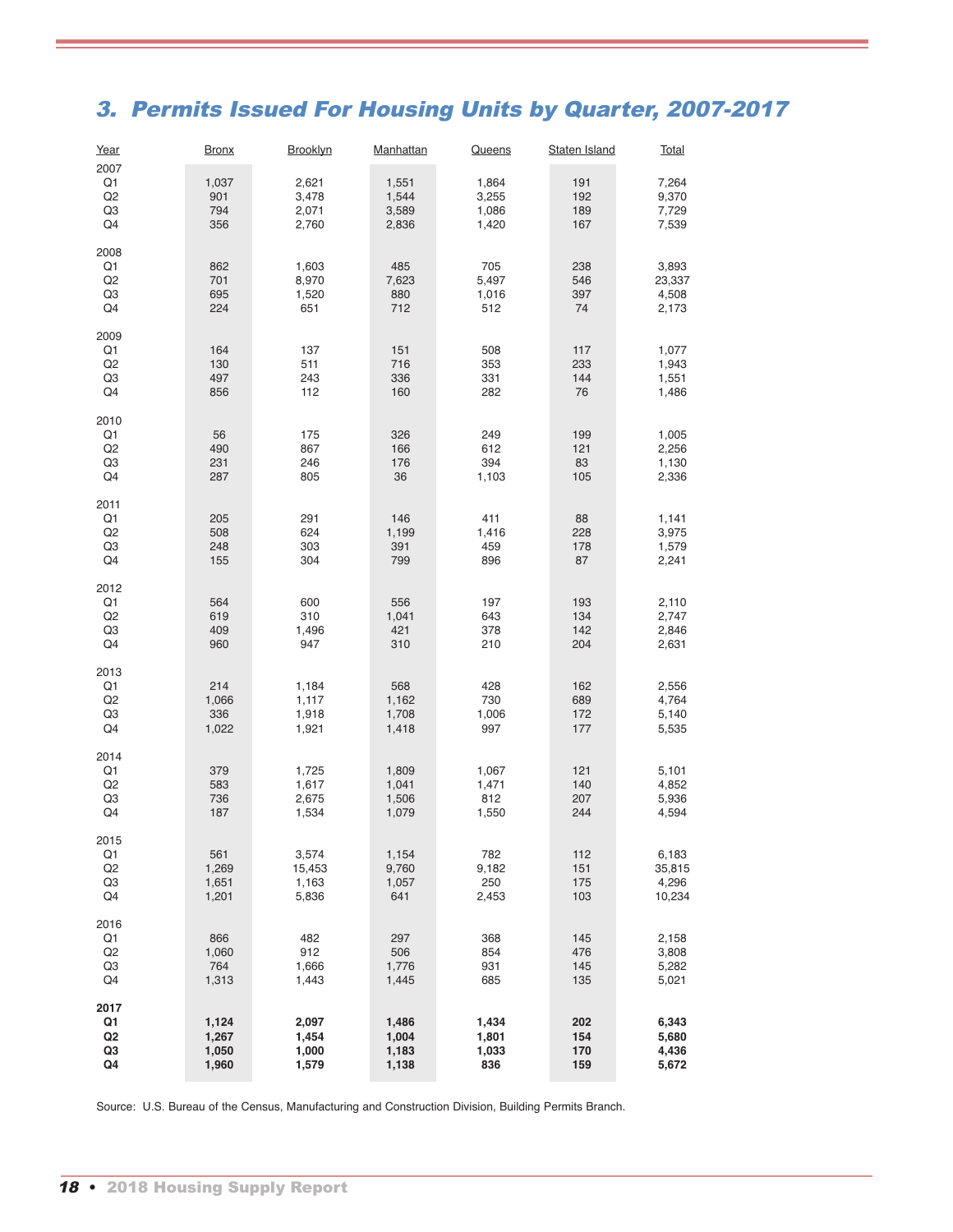## 4. New Housing Units Completed in New York City, 1962-2017

| Year         | <b>Bronx</b> | Brooklyn | Manhattan | <b>Queens</b> | Staten Island | Total  |
|--------------|--------------|----------|-----------|---------------|---------------|--------|
| 1962         | 6,458        | 10,595   | 12,094    | 15,480        | 2,677         | 47,304 |
| 1963         | 8,780        | 12,264   | 19,398    | 17,166        | 2,423         | 60,031 |
| 1964         | 9,503        | 13,555   | 15,833    | 10,846        | 2,182         | 51,919 |
| 1965         | 6,247        | 10,084   | 14,699    | 16,103        | 2,319         | 49,452 |
| 1966         | 7,174        | 6,926    | 8,854     | 6,935         | 2,242         | 32,131 |
| 1967         | 4,038        | 3,195    | 7,108     | 5,626         | 3,069         | 23,036 |
| 1968         | 3,138        | 4,158    | 2,707     | 4,209         | 3,030         | 17,242 |
| 1969         | 1,313        | 2,371    | 6,570     | 3,447         | 3,768         | 17,469 |
| 1970         | 1,652        | 1,695    | 3,155     | 4,230         | 3,602         | 14,334 |
| 1971         | 7,169        | 2,102    | 4,708     | 2,576         | 2,909         | 19,464 |
| 1972         | 11,923       | 2,593    | 1,931     | 3,021         | 3,199         | 22,667 |
| 1973         | 6,294        | 4,340    | 2,918     | 3,415         | 3,969         | 20,936 |
| 1974         | 3,380        | 4,379    | 6,418     | 3,406         | 2,756         | 20,339 |
| 1975         | 4,469        | 3,084    | 9,171     | 2,146         | 2,524         | 21,394 |
| 1976         | 1,373        | 10,782   | 6,760     | 3,364         | 1,638         | 23,917 |
| 1977         | 721          | 3,621    | 2,547     | 1,350         | 1,984         | 10,223 |
| 1978         | 464          | 345      | 3,845     | 697           | 1,717         | 7,068  |
| 1979         | 405          | 1,566    | 4,060     | 1,042         | 2,642         | 9,715  |
| 1980         | 1,709        | 708      | 3,306     | 783           | 2,380         | 8,886  |
| 1981         | 396          | 454      | 4,416     | 1,152         | 2,316         | 8,734  |
| 1982         | 997          | 332      | 1,812     | 2,451         | 1,657         | 7,249  |
| 1983         | 757          | 1,526    | 2,558     | 2,926         | 1,254         | 9,021  |
| 1984         | 242          | 1,975    | 3,500     | 2,291         | 2,277         | 10,285 |
| 1985         | 557          | 1,301    | 1,739     | 1,871         | 1,939         | 7,407  |
| 1986         | 968          | 2,398    | 4,266     | 1,776         | 2,715         | 12,123 |
| 1987         | 1,177        | 1,735    | 4,197     | 2,347         | 3,301         | 12,757 |
| 1988         | 1,248        | 1,631    | 5,548     | 2,100         | 2,693         | 13,220 |
| 1989         | 847          | 2,098    | 5,979     | 3,560         | 2,201         | 14,685 |
| 1990         | 872          | 929      | 7,260     | 2,327         | 1,384         | 12,772 |
| 1991         | 656          | 764      | 2,608     | 1,956         | 1,627         | 7,611  |
| 1992         | 802          | 1,337    | 3,750     | 1,498         | 1,136         | 8,523  |
| 1993         | 886          | 616      | 1,810     | 801           | 1,466         | 5,579  |
| 1994         | 891          | 1,035    | 1,927     | 1,527         | 1,573         | 6,953  |
| 1995         | 1,166        | 1,647    | 2,798     | 1,013         | 1,268         | 7,892  |
| 1996         | 1,075        | 1,583    | 1,582     | 1,152         | 1,726         | 7,118  |
| 1997         | 1,391        | 1,369    | 816       | 1,578         | 1,791         | 6,945  |
| 1998         | 575          | 1,333    | 5,175     | 1,263         | 1,751         | 10,097 |
| 1999         | 1,228        | 1,025    | 2,341     | 2,119         | 2,264         | 8,977  |
| 2000         |              | 1,353    |           |               |               | 12,794 |
|              | 1,385        |          | 6,064     | 2,096         | 1,896         |        |
| 2001         | 1,617        | 2,404    | 6,036     | 1,225         | 2,198         | 13,480 |
| 2002<br>2003 | 1,220        | 2,248    | 8,326     | 1,981         | 2,453         | 16,228 |
|              | 1,473        | 2,575    | 3,798     | 2,344         | 2,589         | 12,779 |
| 2004 π       | 3,326        | 4,512    | 6,150     | 3,087         | 2,291         | 19,366 |
| 2005 π       | 3,012        | 5,007    | 5,006     | 4,526         | 1,942         | 19,493 |
| 2006 π       | 4,311        | 6,418    | 5,199     | 5,940         | 1,900         | 23,768 |
| $2007$ π     | 4,422        | 7,109    | 7,498     | 5,907         | 1,446         | 26,382 |
| 2008 π       | 4,217        | 7,254    | 6,118     | 5,437         | 1,019         | 24,045 |
| 2009 π       | 2,964        | 7,522    | 8,110     | 4,969         | 887           | 24,452 |
| 2010 π       | 3,948        | 7,181    | 7,801     | 4,401         | 714           | 24,045 |
| 2011 π       | 3,417        | 4,728    | 2,375     | 2,852         | 612           | 13,984 |
| 2012 π       | 1,413        | 3,611    | 1,159     | 2,632         | 640           | 9,455  |
| 2013 π       | 1,272        | 3,948    | 3,126     | 3,854         | 482           | 12,682 |
| 2014 π       | 1,660        | 4,485    | 2,231     | 2,961         | 530           | 11,867 |
| 2015 π       | 2,396        | 5,324    | 2,986     | 3,110         | 541           | 14,357 |
| 2016 π       | 2,532        | 9,148    | 6,900     | 3,444         | 1,223         | 23,247 |
| $2017\pi$    | 2,672        | 11,065   | 6,390     | 5,041         | 671           | 25,839 |

Note: Housing unit count is based on the number of Certificates of Occupancy issued by NYC Department of Buildings, or equivalent action by the Empire State Development Corporation or NYS Dormitory Authority. Prior years' data may be adjusted and may not match prior reports.

π Data from 2004-2017 now includes Final Certificates of Occupancy (as with all other years) as well as Temporary Certificates of Occupancy data for the first time. Data will be updated every year to reflect the most current estimates.

Source: NYC Department of City Planning, Housing Database 18v1, compilation of NYC DOB Applications and Certificates of Occupancy data.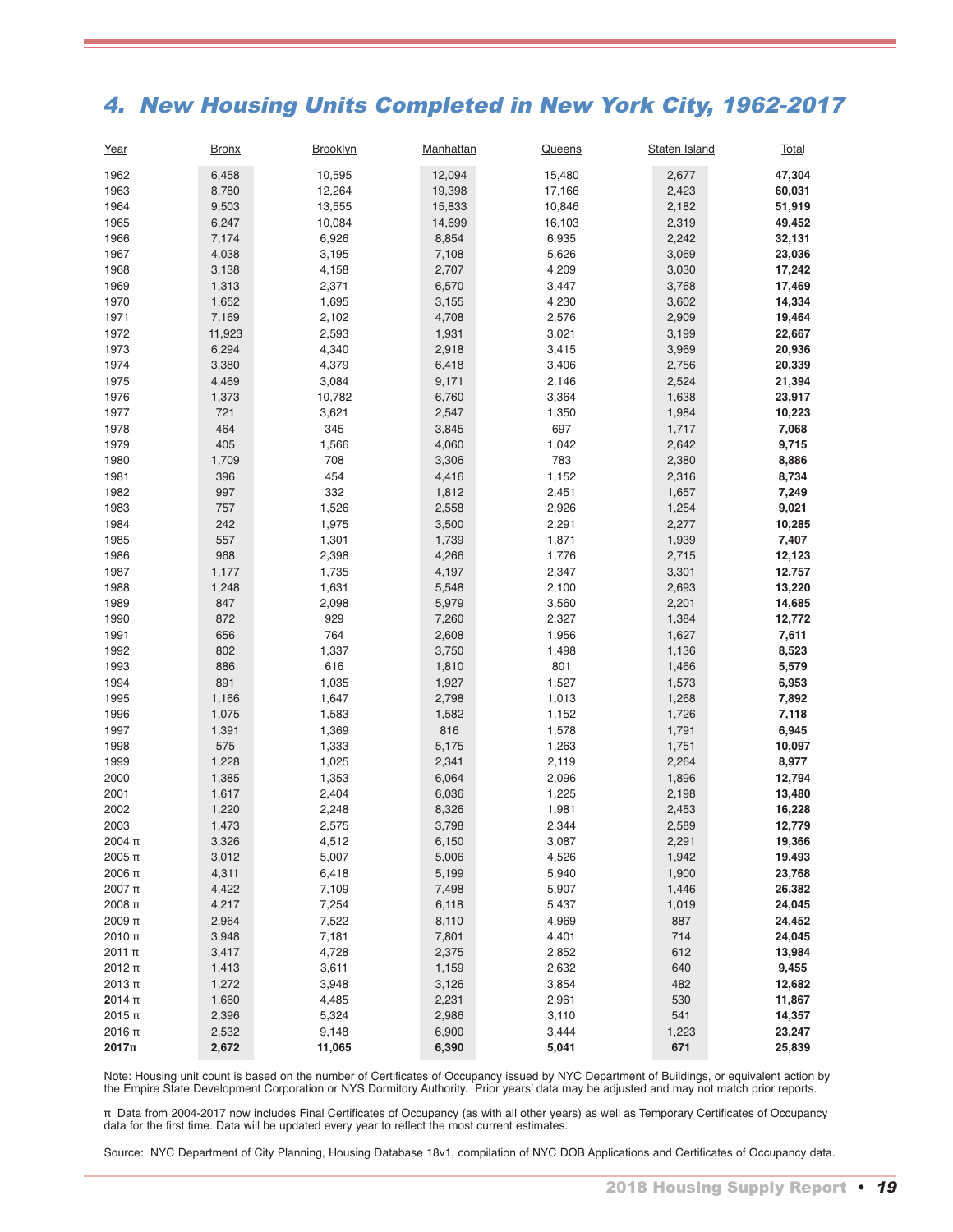## 5. Number of Residential Co-op and Condo Plans Accepted for Filing By the NYS Attorney General's Office, 2012-2017

|                                                                                                                                          | 2012                                                   | 2013                                               | 2014                                                 | 2015                                                  | 2016                                                 | 2017                                               |
|------------------------------------------------------------------------------------------------------------------------------------------|--------------------------------------------------------|----------------------------------------------------|------------------------------------------------------|-------------------------------------------------------|------------------------------------------------------|----------------------------------------------------|
|                                                                                                                                          | Plans (Units)                                          | Plans (Units)                                      | Plans (Units)                                        | Plans (Units)                                         | Plans (Units)                                        | Plans (Units)                                      |
| <b>Private Plans</b><br>New Construction<br>Rehabilitation<br>Conversion (Non-Eviction)<br>Conversion (Eviction)<br><b>Private Total</b> | 111 (2,554)<br>8(81)<br>24 (1,293)<br>0<br>143 (3,928) | 150 (3,658)<br>21 (649)<br>16 (819)<br>187 (5,126) | 211 (5,171)<br>37 (462)<br>20 (3,956)<br>268 (9,589) | 219 (8,880)<br>43 (607)<br>28 (3,065)<br>290 (12,552) | 210 (6,653)<br>45 (416)<br>27 (1,602)<br>282 (8,671) | 228 (6,906)<br>33 (688)<br>18 (764)<br>279 (8.358) |
| <b>HPD Sponsored Plans</b>                                                                                                               | Plans (Units)                                          | Plans (Units)                                      | Plans (Units)                                        | Plans (Units)                                         | Plans (Units)                                        | Plans (Units)                                      |
| New Construction<br>Rehabilitation<br>Conversion (Non-Eviction)<br>Conversion (Eviction)                                                 | $\Omega$<br>$\Omega$<br>3(97)                          | 1(95)                                              | $\Omega$                                             | $\Omega$<br>1(70)                                     | $\Omega$                                             |                                                    |
| <b>HPD Total</b><br><b>Grand Total</b>                                                                                                   | 3(97)<br>146 (4,025)                                   | 1(95)<br>188 (5,221)                               | 0<br>268 (9,589)                                     | 1(70)<br>291 (12,622)                                 | 0<br>282 (8,671)                                     | 279 (8,358)                                        |

Note: Figures exclude "Homeowner," "No Action," and "Commercial" plans/units. Source: New York State Attorney General's Office, Real Estate Financing Bureau.

## 6. Number of Units in Co-op and Condo Plans Accepted for Filing By the NYS Attorney General's Office, 1989-2017

| Year | <b>New</b><br>Construction | Conversion<br>Eviction | Conversion<br>Non-Eviction | Rehabilitation | Total<br><b>New Construction</b><br><b>Conversion &amp; Rehab</b> | Units in HPD<br>Sponsored Plans |
|------|----------------------------|------------------------|----------------------------|----------------|-------------------------------------------------------------------|---------------------------------|
| 1989 | 6,153                      | 137                    | 25,459                     | --             | 31,749                                                            | 945                             |
| 1990 | 4,203                      | 364                    | 14,640                     | --             | 19,207                                                            | 1,175                           |
| 1991 | 1,111                      | 173                    | 1,757                      |                | 3,041                                                             | 2,459                           |
| 1992 | 793                        | $\mathbf{0}$           | 566                        |                | 1,359                                                             | 1,674                           |
| 1993 | 775                        | 41                     | 134                        | --             | 950                                                               | 455                             |
| 1994 | 393                        | 283                    | 176                        | 807            | 1,659                                                             | 901                             |
| 1995 | 614                        | 426                    | 201                        | 1,258          | 2,499                                                             | 935                             |
| 1996 | 83                         | 16                     | 196                        | 284            | 579                                                               | $\mathbf 0$                     |
| 1997 | 1,417                      | 38                     | 131                        | 852            | 2,438                                                             | 533                             |
| 1998 | 3,225                      | $\mathbf 0$            | 386                        | 826            | 4,437                                                             | 190                             |
| 1999 | 1,123                      | 343                    | 359                        | 1,029          | 2,854                                                             | 295                             |
| 2000 | 1,911                      | 203                    | 738                        | 220            | 3,072                                                             | 179                             |
| 2001 | 3,833                      | 22                     | 1,053                      | 124            | 5,032                                                             | 22                              |
| 2002 | 2,576                      | 260                    | 1,974                      | 348            | 5,158                                                             | 260                             |
| 2003 | 4,870                      | $\overline{0}$         | 639                        | 418            | 5,927                                                             | $\bf 0$                         |
| 2004 | 6,018                      | 274                    | 1,550                      | 334            | 8,176                                                             | 274                             |
| 2005 | 12,210                     | 269                    | 2,356                      | 223            | 15,058                                                            | 269                             |
| 2006 | 19,870                     | 273                    | 6,331                      | $\mathbf 0$    | 26,474                                                            | 273                             |
| 2007 | 19,511                     | 248                    | 5,441                      | 71             | 25,271                                                            | 248                             |
| 2008 | 13,998                     | 241                    | 2,582                      | 130            | 16,951                                                            | 241                             |
| 2009 | 7,270                      | 274                    | 725                        | 73             | 8,342                                                             | 274                             |
| 2010 | 4,907                      | 59                     | 812                        | $\overline{0}$ | 5,778                                                             | 59                              |
| 2011 | 3,785                      | 209                    | 457                        | 14             | 4,465                                                             | 209                             |
| 2012 | 2,554                      | 97                     | 1,293                      | 81             | 4,025                                                             | 97                              |
| 2013 | 3,753                      | $\mathbf 0$            | 819                        | 649            | 5,221                                                             | 95                              |
| 2014 | 5,171                      | $\mathbf{0}$           | 3,956                      | 462            | 9,589                                                             | $\mathbf 0$                     |
| 2015 | 8,880                      | 73                     | 3,065                      | 607            | 12,622                                                            | 70                              |
| 2016 | 6,653                      | 0                      | 1,602                      | 416            | 8,671                                                             | $\mathbf 0$                     |
| 2017 | 6,906                      | $\mathbf{0}$           | 764                        | 688            | 8,358                                                             | $\bf{0}$                        |

Note: Rehabilitated units were tabulated separately beginning in 1994. HPD Plans are a subset of all plans.

Source: New York State Attorney General's Office, Real Estate Financing Bureau.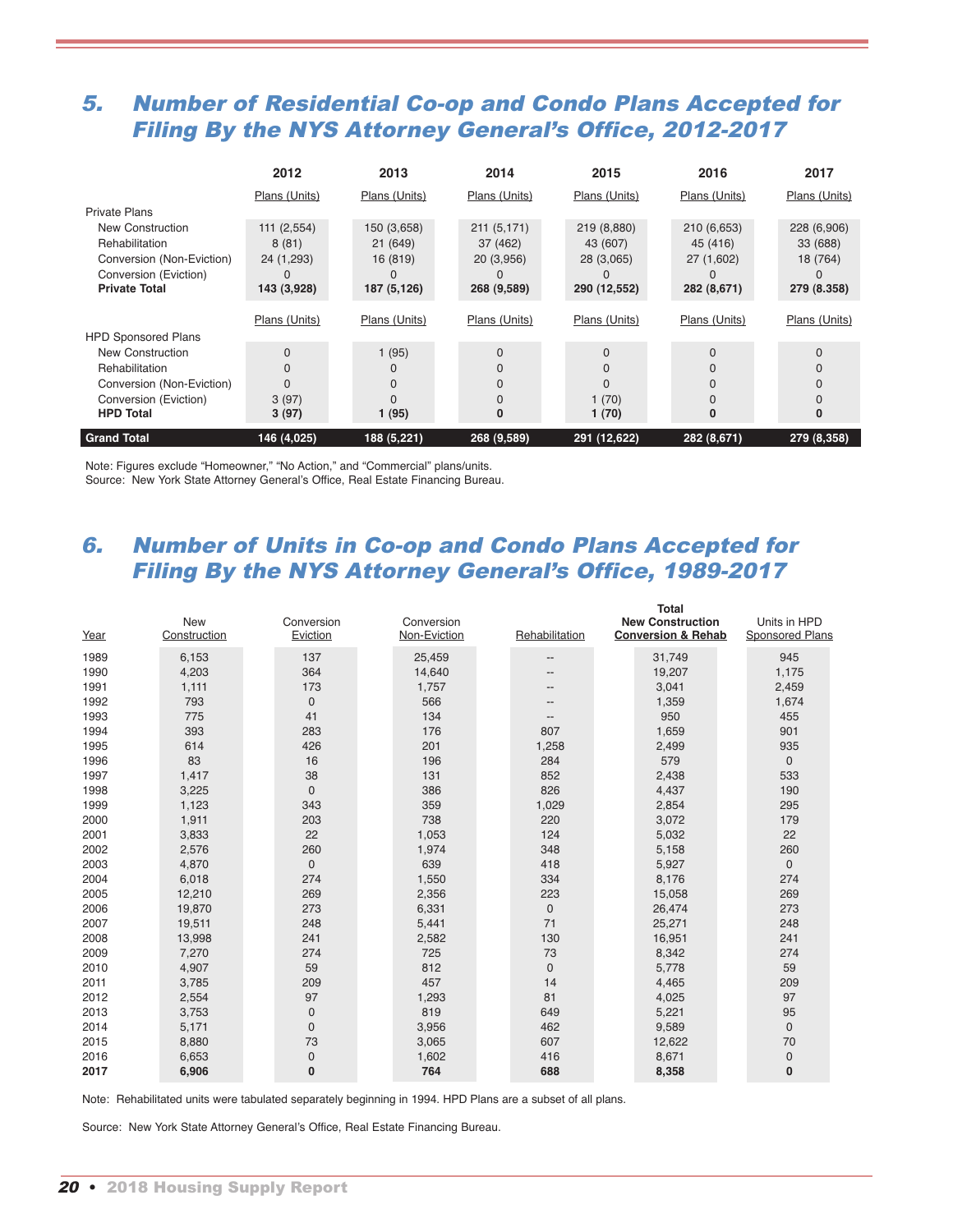## 7. Tax Incentive Programs, 2015-2017

#### **Buildings Newly Receiving Certificates for 421-a Exemptions, 2015-2017**

|                                                                  | 2015                 |                      |                                      |  |                     | 2016                      |                                 | 2017                         |                              |                                        |  |  |
|------------------------------------------------------------------|----------------------|----------------------|--------------------------------------|--|---------------------|---------------------------|---------------------------------|------------------------------|------------------------------|----------------------------------------|--|--|
|                                                                  | Certificates         | <b>Buildings</b>     | Units                                |  | Certificates        | <b>Buildings</b>          | Units                           | Certificates                 | <b>Buildings</b>             | Units                                  |  |  |
| <b>Bronx</b><br>Brooklyn<br>Manhattan<br>Queens<br>Staten Island | 11<br>80<br>22<br>29 | 29<br>92<br>22<br>36 | 151<br>2,107<br>1,804<br>1,395<br>11 |  | 8<br>72<br>16<br>37 | 10<br>92<br>16<br>38<br>0 | 209<br>2,672<br>839<br>773<br>0 | 273<br>162<br>63<br>240<br>C | 117<br>442<br>67<br>338<br>2 | 1,542<br>8,195<br>7,448<br>3,587<br>32 |  |  |
| <b>TOTAL</b>                                                     | 143                  | 180                  | 5,468                                |  | 133                 | 156                       | 4,493                           | 740                          | 966                          | 20,804                                 |  |  |

#### **Buildings Newly Receiving J-51 Tax Abatements and Exemptions, 2015-2017**

|                                                                  |                                 | 2015                                         |                                                        |                           | 2016                                    |                                                     |                           | 2017                                   |                                                      |  |  |
|------------------------------------------------------------------|---------------------------------|----------------------------------------------|--------------------------------------------------------|---------------------------|-----------------------------------------|-----------------------------------------------------|---------------------------|----------------------------------------|------------------------------------------------------|--|--|
|                                                                  | <b>Buildings</b>                | Units                                        | Certified<br>Cost (\$1,000s)                           | <b>Buildings</b>          | Units                                   | Certified<br>Cost (\$1,000s)                        | <b>Buildings</b>          | Units                                  | Certified<br>Cost (\$1,000s)                         |  |  |
| <b>Bronx</b><br>Brooklyn<br>Manhattan<br>Queens<br>Staten Island | 173<br>252<br>60<br>1.680<br>10 | 11,534<br>11,326<br>2,836<br>17.412<br>1,151 | \$18,065<br>\$22,622<br>\$9,675<br>\$16,902<br>\$4,177 | 346<br>175<br>40<br>1.630 | 13,312<br>7.694<br>1.778<br>11.525<br>2 | \$22,934<br>\$18,682<br>\$9,859<br>\$10,807<br>\$65 | 180<br>126<br>34<br>1.072 | 6.519<br>4,625<br>3.703<br>7,992<br>38 | \$13,847<br>\$12,044<br>\$12,578<br>\$7,511<br>\$195 |  |  |
| <b>TOTAL</b>                                                     | 2.175                           | 44,259                                       | \$71,441                                               | 2,192                     | 34,311                                  | \$62,347                                            | 1.413                     | 22,877                                 | \$46,175                                             |  |  |

Source: NYC Department of Housing Preservation and Development, Office of Development, Tax Incentive Programs.

## 8. Tax Incentive Programs – Units Receiving Initial Benefits, 1981-2017

| Year | $421 - a$ | $J-51$  | Year | $421 - a$ | $J - 51$ |
|------|-----------|---------|------|-----------|----------|
| 1981 | 3,505     | --      | 2000 | 2,828     | 83,925   |
| 1982 | 3,620     | --      | 2001 | 4,870     | 81,321   |
| 1983 | 2,088     | --      | 2002 | 4,953     | 70,145   |
| 1984 | 5,820     | --      | 2003 | 3,782     | 74,005   |
| 1985 | 5,478     | --      | 2004 | 6,738     | 117,503  |
| 1986 | 8,569     | --      | 2005 | 5,062     | 66,370   |
| 1987 | 8,286     | --      | 2006 | 3,875     | 66,010   |
| 1988 | 10,079    | 109,367 | 2007 | 4,212     | 55,681   |
| 1989 | 5,342     | 64,392  | 2008 | 4,521     | 64,478   |
| 1990 | 980       | 113,009 | 2009 | 4,613     | 37,867   |
| 1991 | 3,323     | 115,031 | 2010 | 5,895     | 50,263   |
| 1992 | 2,650     | 143,593 | 2011 | 11,007    | 54,775   |
| 1993 | 914       | 122,000 | 2012 | 10,856    | 45,886   |
| 1994 | 627       | 60,874  | 2013 | 7,890     | 55,659   |
| 1995 | 2,284     | 77,072  | 2014 | 6,945     | 40,787   |
| 1996 | 1,085     | 70,431  | 2015 | 5,468     | 44,259   |
| 1997 | 2,099     | 145,316 | 2016 | 4,493     | 34,311   |
| 1998 | 2,118     | 103,527 | 2017 | 20,804    | 22,877   |
| 1999 | 6,123     | 82,121  |      |           |          |

Source: NYC Department of Housing Preservation and Development, Office of Development, Tax Incentive Programs.